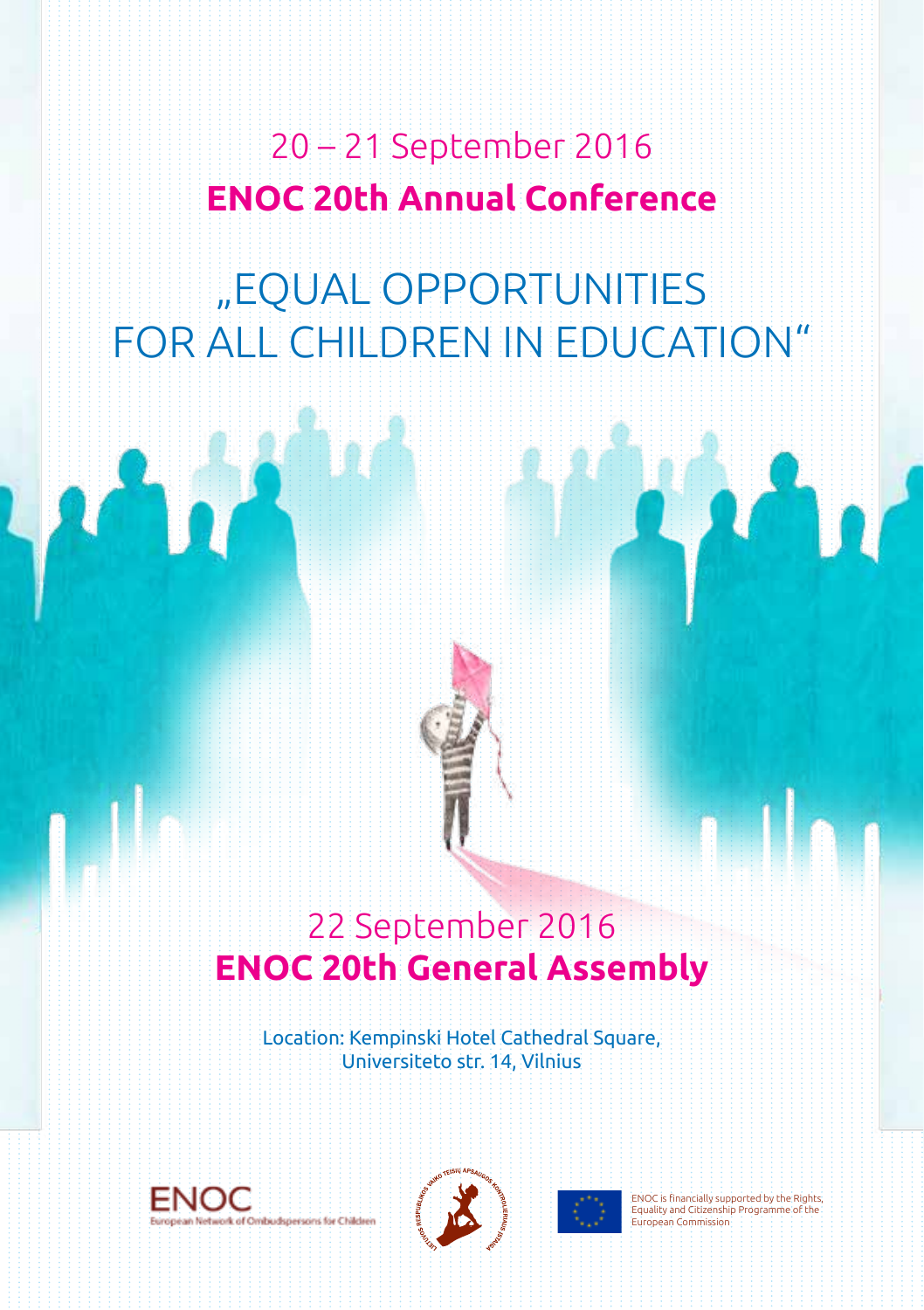# Table of contents

| Word of welcome                               | 3              |
|-----------------------------------------------|----------------|
| <b>About ENOC</b>                             | $\overline{4}$ |
| Ombudsperson for Children's Rights, Lithuania | 6              |
| Conference programme                          | 8              |
| General Assembly programme                    | 12             |
| <b>Breakout sessions</b>                      | 13             |
| Speakers of the Conference                    | 14             |
| Evening programme                             | 23             |
| Annex: ENOC statutes                          | 24             |
| Contact information                           | 32             |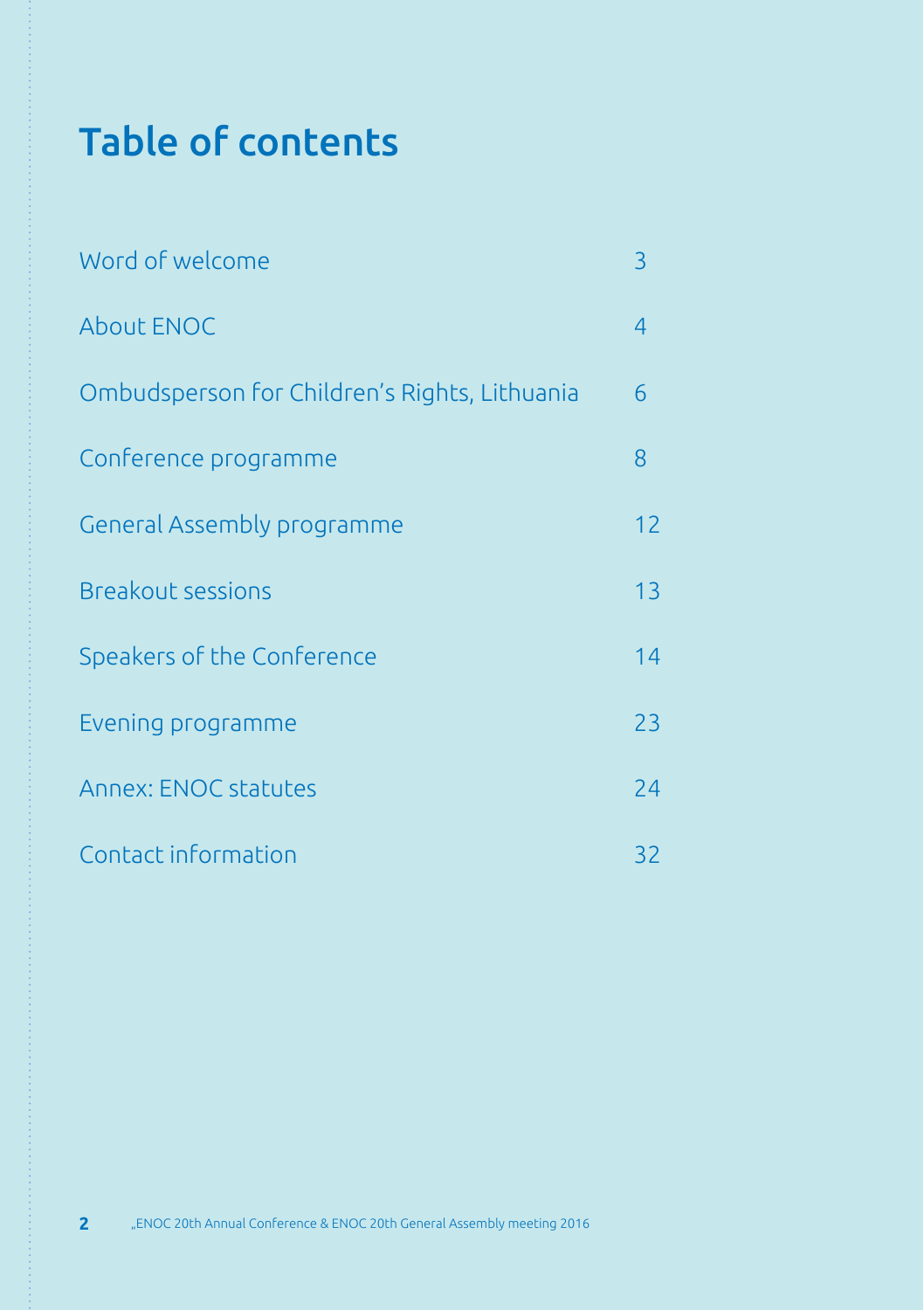# *Word of welcome*

## *Dear colleagues, dear friends,*

I would like to thank every one of you for attending ENOC 20th Anniversary Conference. It is a great pleasure and honour to host this event.

Every year we have an opportunity to discuss problems of mutual interest and this year's central theme – Equal opportunities for all children in education.

Education is the key. It opens doors for children of all backgrounds and expands their minds with knowledge which are essential for the development of prosperous societies.

Ensuring free and equal access to education for all children, involving children in the education process, improving laws and public policies on education - it is a continuous process from setting right goals to making them reality.

I wish all of us a successful and inspiring conference and fruitful discussion.

Have a pleasant stay in Vilnius!

C. Liokieni

*Edita Žiobienė ENOC Chairperson ad interim, Lithuanian Ombudsperson for Children's Rights*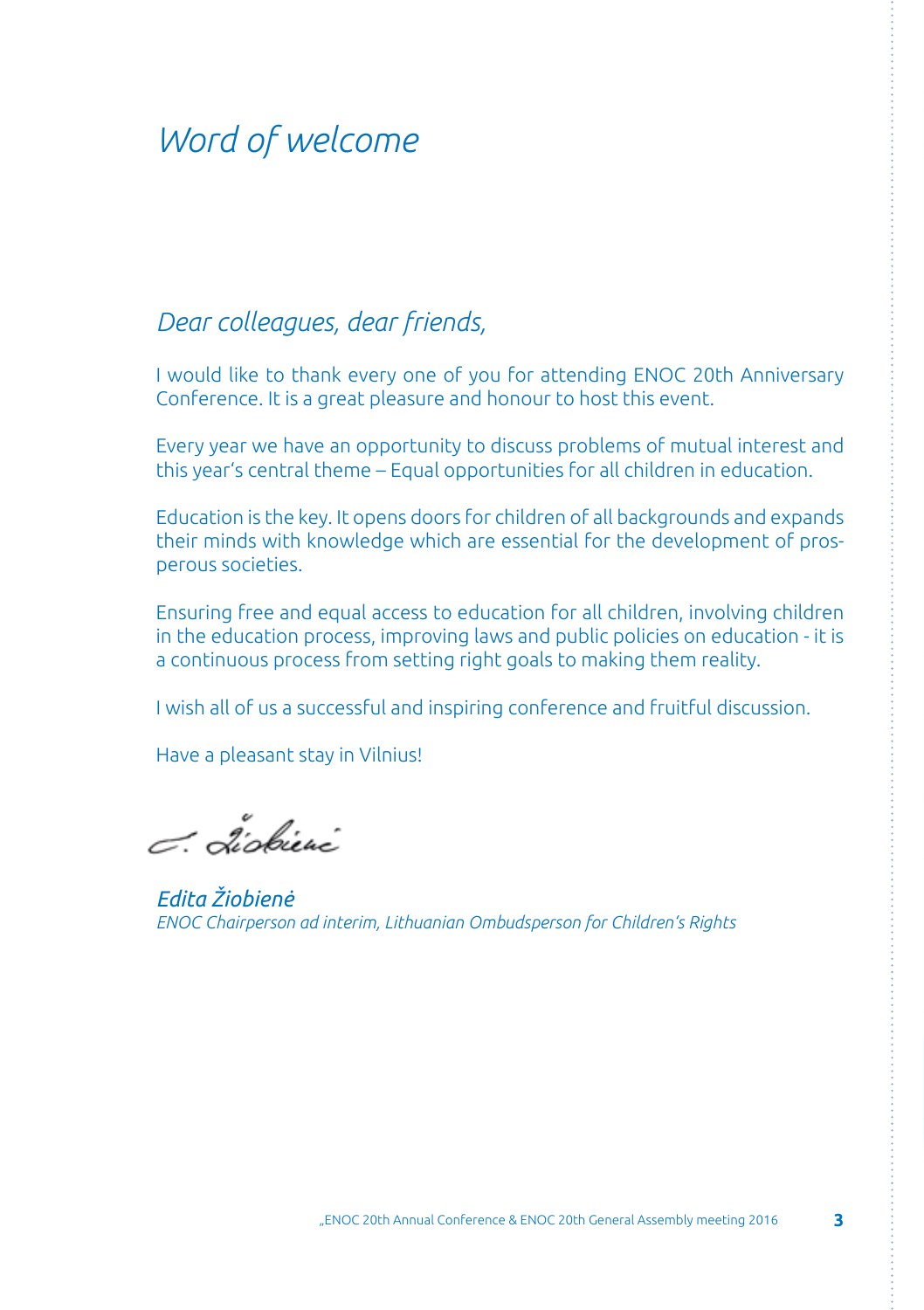# *About ENOC*

The European Network of Ombudspersons for Children (ENOC) is a not-forprofit association of independent children's rights institutions (ICRIs).

ENOC mandate is to facilitate the promotion and protection of the rights of children, as formulated in the UN Convention on the Rights of the Child:

ENOC aims are:

- to encourage the fullest possible implementation of the Convention on the Rights of the child,
- to support collective lobbying for children's rights,
- to share information, approaches and strategies,
- to promote the development of effective independent offices for children.

ENOC was established in 1997 and as of 2008 has an independent Secretariat in Strasbourg, with office accommodation provided by the Council of Europe. Since 2008, ENOC is financially supported by the Fundamental Rights and Citizenship programme of the European Commission.

ENOC adopted Standards for Independent Children's Rights Institutions at its annual meeting in Paris.

At a special members' meeting held in Dublin in 2006, it adopted statutes (see Annex) with strict criteria for membership. Since then the Statutes have been revised twice, in 2011 in Warsaw, and in 2012 in Nicosia.

ENOC wants to establish links and share information and strategies with independent children's rights institutions – children's ombudspersons, commissioners for children, or focal points on children's rights in national human rights institutions or general ombudsman offices. ENOC holds an annual meeting each year.

By 2016 ENOC had grown to include 41 institutions in 34 countries within the Council of Europe, 23 of which EU countries. Membership is limited to institutions in the 47 member states of the Council of Europe.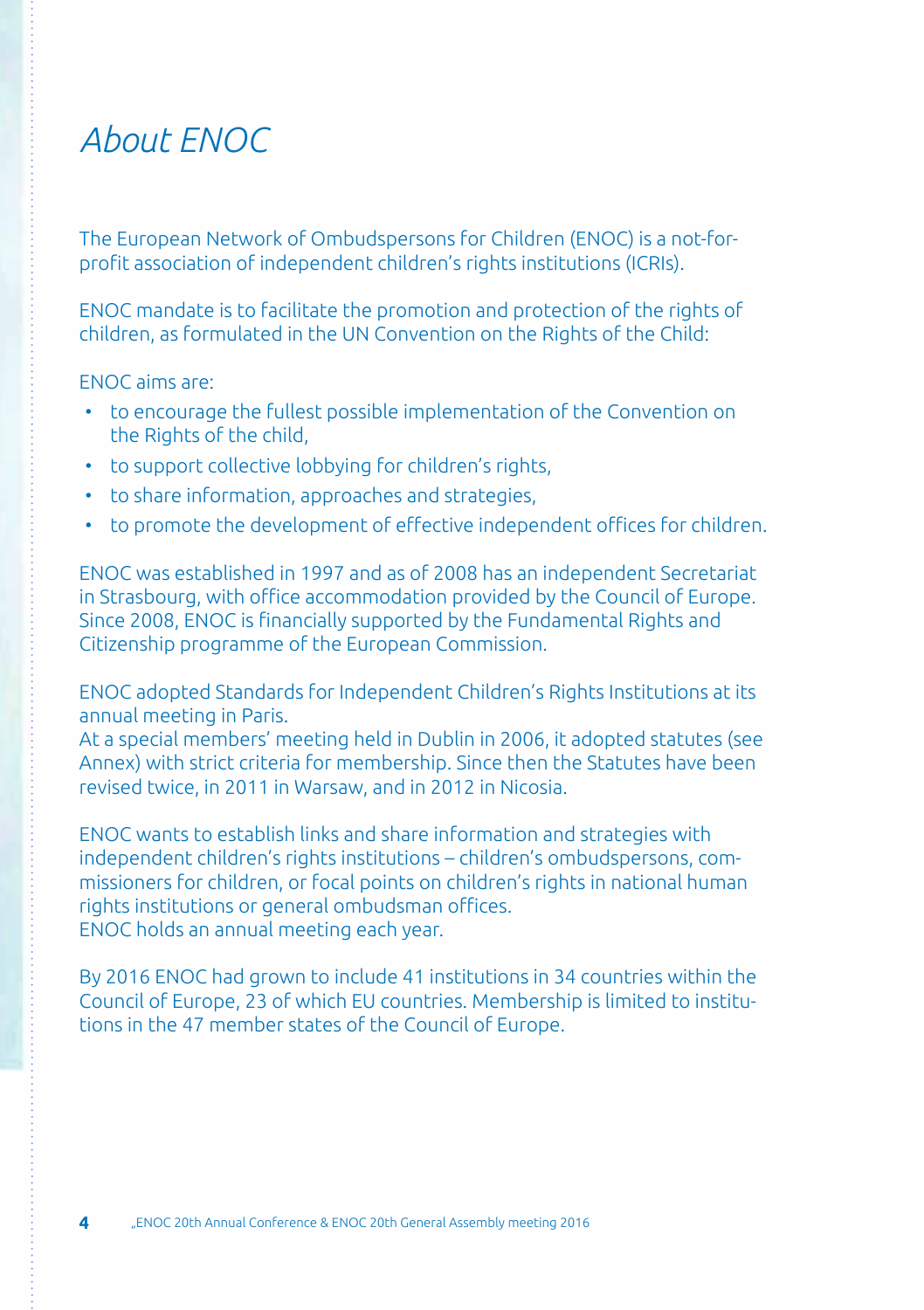ENOC Bureau composition (2015-2016):

- The current Chairperson (ad interim): Ms. Edita Žiobienė (Ombudsperson for Children's Rights, Lithuania)
- The Chairperson-elect: Ms. Edita Žiobienė (Ombudsperson for Children's Rights, Lithuania)
- The Past Chair: Mr. Tam Baillie (Commissioner for Children and Young People, Scotland)
- Past Chair ad interim: Mr. Bernard De Vos (Ombudsperson for Children's Rights, French community-Belgium)
- The Secretary: Ms. Maria J. Larios (Deputy Ombudsperson for children's rights, Catalonia)
- The Treasurer: Mr. George Moschos (Deputy Ombudsman for Children's Rights, Greece)

The ENOC Secretariat can be contacted at: Council of Europe, "Agora" Building Office n B5 07V 67075 Strasbourg Cedex Tel : +33 3 90 21 54 88 Email: secretariat@ombudsnet.org

For further information on ENOC: www.enoc.eu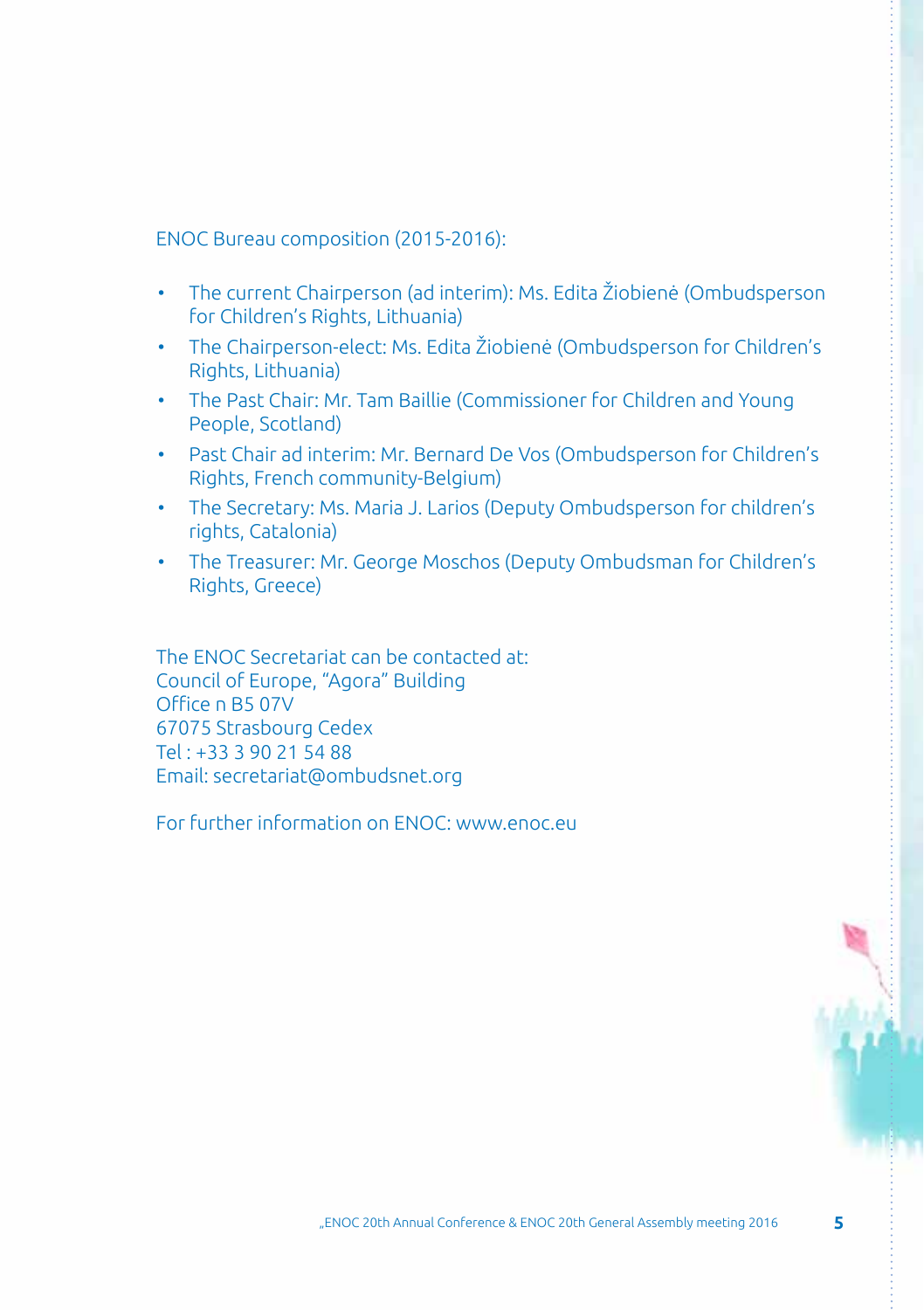# *Ombudsperson for Children's Rights, Lithuania*

The Ombudsperson for Children's Rights is an independent human rights institution established under the Law on the Ombudsman for Children, 2000.

The Law establishes the legal basis and powers of the Ombudsperson as well as the status and organizational structure of the Office of the Ombudsperson for Children's Rights.

The purpose of activities of the Ombudsperson is:

- to improve legal protection of children,
- to defend the rights and legitimate interests of children,
- to ensure implementation of the rights and legitimate interests of children provided for in international and national legal acts,
- to exercise supervision and control of the implementation and protection of the rights of children in Lithuania.

The activities of the Ombudsperson are based on the following principles:

- priority of the rights and legitimate interests of children;
- participation of a child and listening to a child;
- freedom, independence and autonomy of the activities;
- accountability;
- legitimacy, justice and impartiality;
- publicity.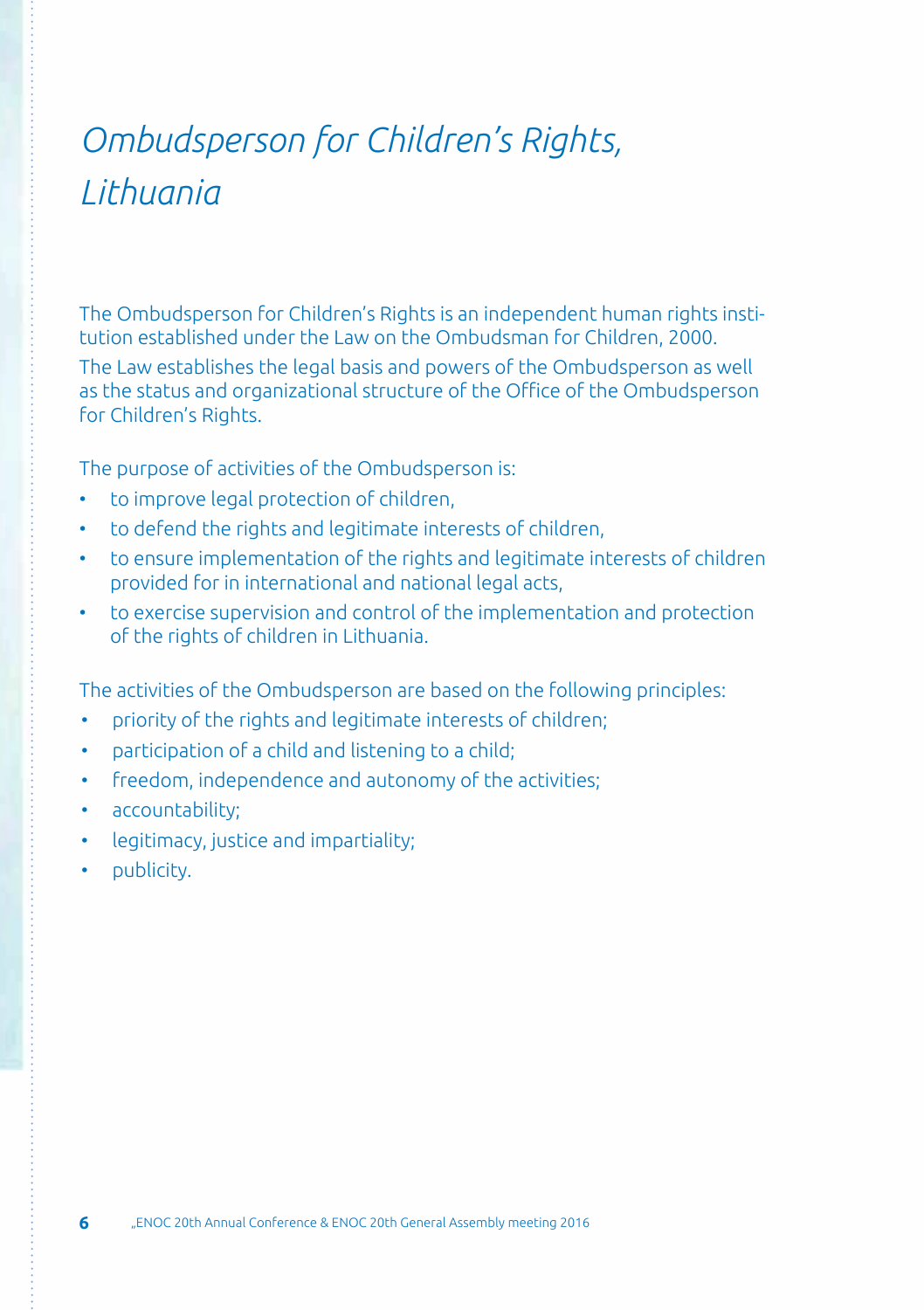The Ombudsperson for Children's Rights is appointed by the Seimas (Parliament), upon recommendation of the Speaker of the Seimas.

Requirements for the Ombudsperson for Children:

- A citizenship of the Republic of Lithuania,
- Good repute.
- Acquired degree in law,
- Period of employment in legal or pedagogical work at least 10 years.

The current Ombudsperson for Children's Rights is Ms. Edita Žiobienė (2010 – to date).

The Office of the Ombudsperson for Children's Rights (Vaiko teisių apsaugos kontrolieriaus įstaiga) Plačioji street 10, LT-01308 Vilnius Tel. +370 5 210 7176 Fax. +370 5 265 7960 Email: vaikams@lrs.lt

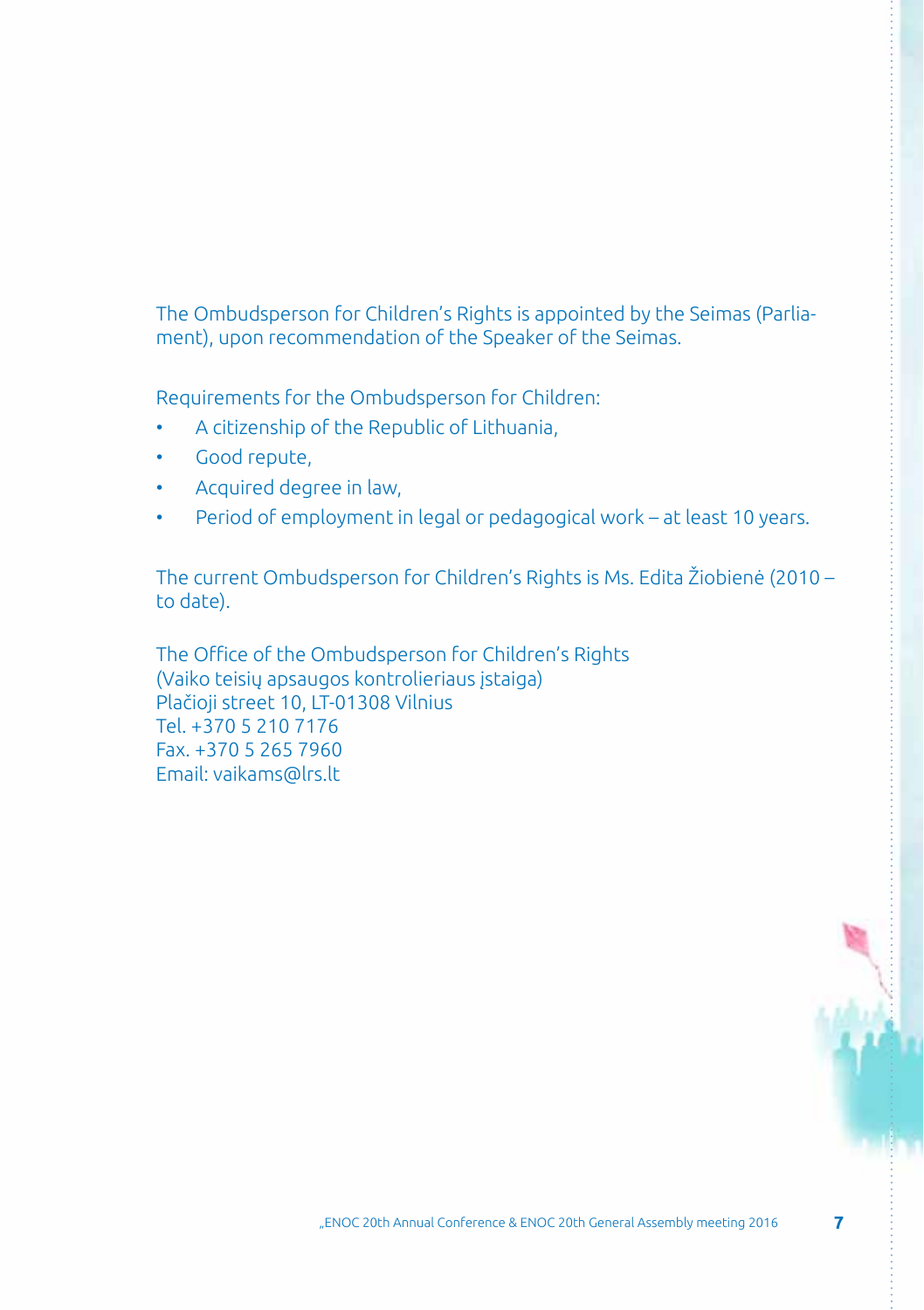# Conference programme

# *Day 1 Tuesday, 20 September 2016*

| $08:15 - 09:00$ | Registration, Tea/Coffee                                                                                                                                                                                                                               |
|-----------------|--------------------------------------------------------------------------------------------------------------------------------------------------------------------------------------------------------------------------------------------------------|
| Moderators:     | Edita ŽIOBIENĖ, ENOC Chairperson ad interim, Ombudsperson for Children's Rights, Lithuania<br><b>George MOSCHOS, ENOC Treasurer, Deputy Ombudsperson for Children's Rights, Greece</b>                                                                 |
| $09:00 - 09:25$ | <b>Welcome addresses:</b>                                                                                                                                                                                                                              |
|                 | Dalia GRYBAUSKAITE, President of the Republic of Lithuania<br>Edita ŽIOBIENĖ, ENOC Chairperson ad interim, Ombudsperson for<br>Children's Rights, Lithuania                                                                                            |
| $09:25 - 09:45$ | <b>20 years of ENOC</b>                                                                                                                                                                                                                                |
|                 | George MOSCHOS, ENOC Treasurer, Deputy Ombudsperson for Chil-<br>dren's Rights, Greece                                                                                                                                                                 |
| $09:45 - 11:00$ | <b>Equal opportunities for all children in education</b>                                                                                                                                                                                               |
|                 | • European Network of Young Advisors (ENYA) video project<br>David LALLEMAND, General Coordinator of ENYA video project; Com-<br>munication advisor / Project manager, Office of the Ombudsperson<br>for Children's Rights, Belgium (French community) |
|                 | · Prof. Xavier BONAL, expert advisor to ENOC                                                                                                                                                                                                           |
|                 |                                                                                                                                                                                                                                                        |
|                 | <b>Discussion</b>                                                                                                                                                                                                                                      |
| $11:00 - 11:30$ | Tea/Coffee break                                                                                                                                                                                                                                       |
| $11:30 - 13:15$ | Equal educational opportunities: making rights a reality<br>Justine SASS, Chief of the Section of Education for Inclusion and Gen-<br>der Equality, UNESCO                                                                                             |
|                 | Ending school segregation and moving towards inclusion in educa-<br>tion; the work of the Council of Europe Commissioner for Human<br><b>Rights</b><br>Françoise KEMPF, Adviser to the Commissioner for Human Rights of<br>the Council of Europe       |
|                 | <b>Education for evolution</b>                                                                                                                                                                                                                         |
|                 | Prof. Dr. hab. Stanislaw DYLAK, Adam Mickiewicz University in Poznan,<br>Poland                                                                                                                                                                        |
|                 | <b>Discussion</b>                                                                                                                                                                                                                                      |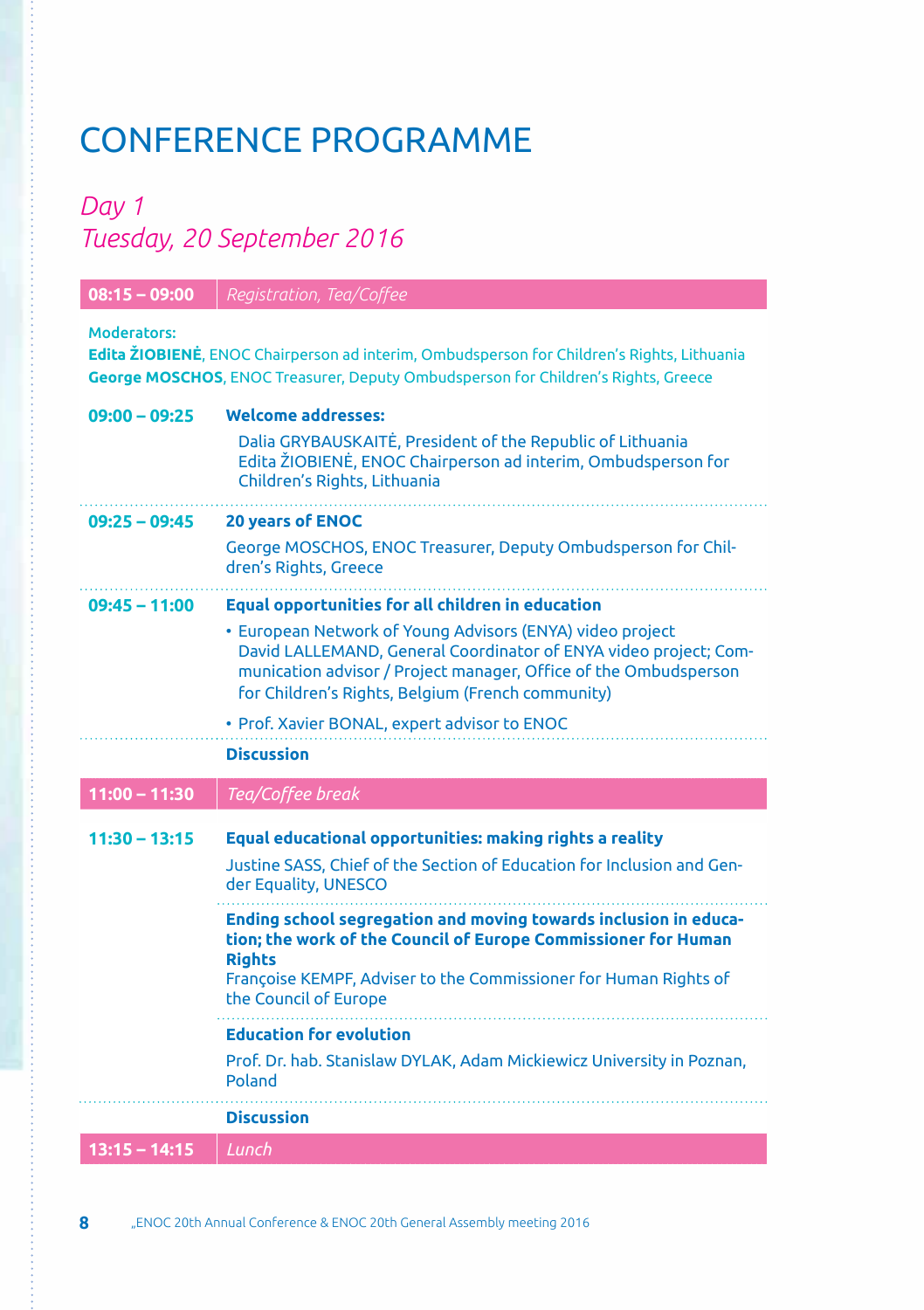Moderators:

**Tam BAILLIE**, ENOC Past Chairperson, Commissioner for Children and Young People, Scotland **Bernard De VOS**, ENOC Past Chairperson ad-interim, Ombudsperson for Children's Rights, Belgium (French community)

| $14:15 - 15:45$ | Advancing health-related human rights of children: global and<br>regional opportunities and challenges                                                                                                                                                 |
|-----------------|--------------------------------------------------------------------------------------------------------------------------------------------------------------------------------------------------------------------------------------------------------|
|                 | Prof. Dr. Dainius PURAS, United Nations Special Rapporteur on the<br>right of everyone to the enjoyment of the highest attainable standard<br>of physical and mental health, former member of United Nations Com-<br>mittee on the Rights of the Child |
|                 | Minority children and education in the work of the Advisory Com-<br>mittee                                                                                                                                                                             |
|                 | Assoc. Prof. Dr. Petra ROTER, President ad interim, Council of Europe<br>Advisory Committee on the Framework Convention for the Protection<br>of National Minorities                                                                                   |
|                 | <b>Education rights of minorities and integration of diverse societies:</b><br>experience of the High Commissioner on National Minorities of the<br><b>Organization for Security and Co-operation in Europe</b>                                        |
|                 | Jennifer CROFT, Senior Adviser of the High Commissioner on National<br>Minorities of the Organization for Security and Co-operation in Europe                                                                                                          |
|                 | <b>Discussion</b>                                                                                                                                                                                                                                      |
|                 |                                                                                                                                                                                                                                                        |
| $15:45 - 16:15$ | Tea/Coffee break                                                                                                                                                                                                                                       |
| $16:15 - 17:20$ | Presentation of ENOC Task force on Children on the Move report<br>and follow up actions                                                                                                                                                                |
|                 | George MOSCHOS, ENOC Treasurer, Deputy Ombudsperson for Chil-<br>dren's Rights, Greece                                                                                                                                                                 |
|                 | Edita ŽIOBIENĖ, ENOC Chairperson ad interim, Ombudsperson for<br>Children's Rights, Lithuania                                                                                                                                                          |
|                 | Bernard De VOS, ENOC Past Chairperson ad interim, Ombudsperson<br>for Children's Rights, Belgium (French community)                                                                                                                                    |
|                 | <b>Film screening on Children on the Move</b>                                                                                                                                                                                                          |
|                 | David LALLEMAND, General Coordinator of ENYA video project; Com-<br>munication advisor / Project manager, Office of the Ombudsperson for<br>Children's Rights, Belgium (French community)                                                              |
|                 | <b>Discussion</b>                                                                                                                                                                                                                                      |

*Social evening programme*

|  | re-nn |  |
|--|-------|--|
|--|-------|--|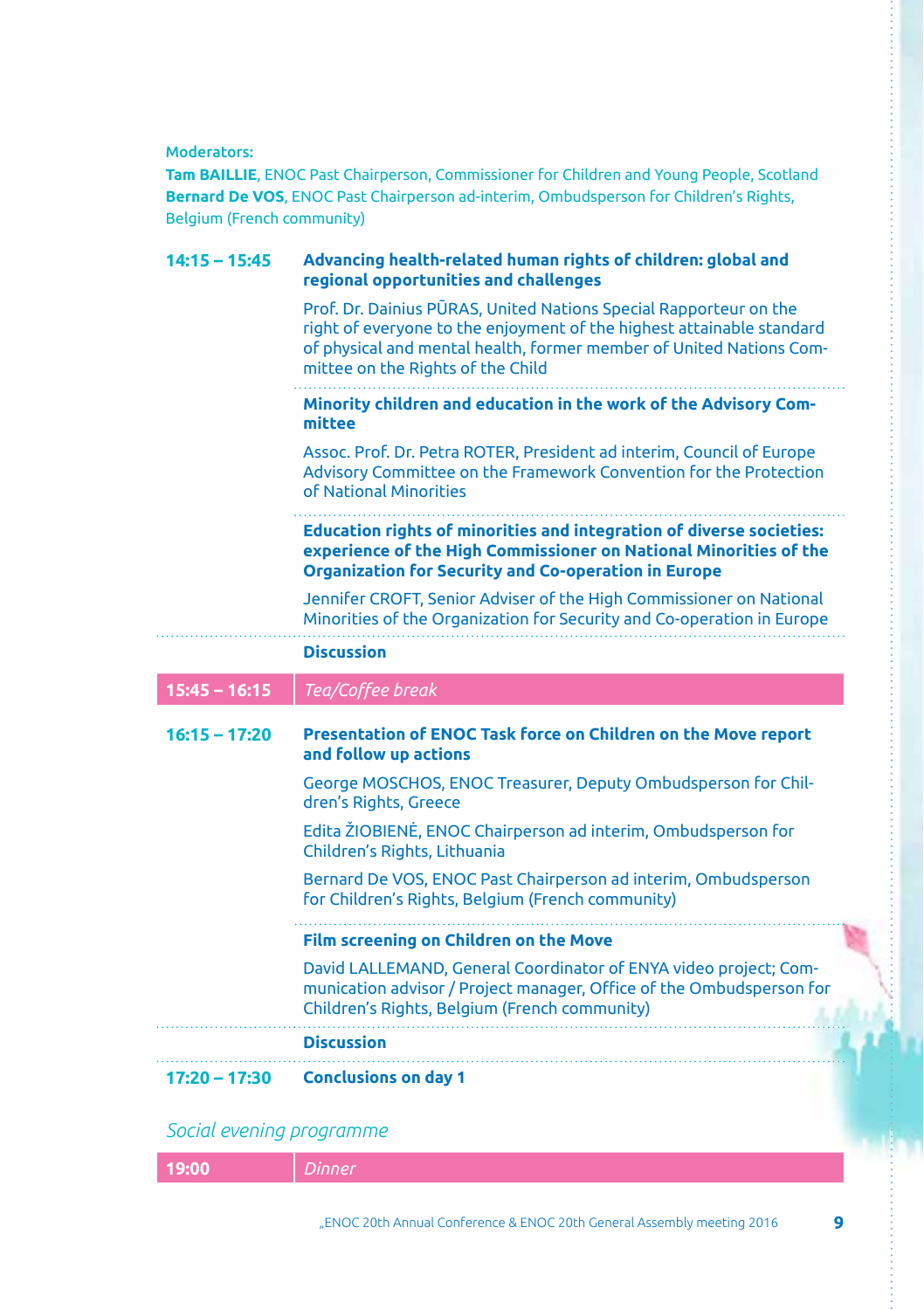# *Day 2 Wednesday, 21 September 2016*

### Moderators:

**Maria J. LARIOS**, ENOC Secretary, Deputy Ombudsperson for Children's Rights, Catalonia **Tam BAILLIE**, ENOC Past Chairperson, Commissioner for Children and Young People, Scotland

| $09:00 - 10:15$ | <b>Case Law of the European Court of Human Rights in Children's</b><br><b>Rights Matters: overview</b>                                                               |
|-----------------|----------------------------------------------------------------------------------------------------------------------------------------------------------------------|
|                 | Assoc. Prof. Dr. Danutė JOČIENĖ, Justice of the Constitutional Court<br>of the Republic of Lithuania, former Judge of the European Court of<br><b>Human Rights</b>   |
|                 | <b>European Commission activities related to equal opportunities for</b><br>all children in education                                                                |
|                 | Margaret TUITE, European Commission Coordinator for the rights of<br>the child                                                                                       |
|                 | The Council of Europe Strategy for the Rights of the Child: Equal<br>opportunities for all children                                                                  |
|                 | Regína JENSDÓTTIR, Head of the Council of Europe Children's Rights<br><b>Division</b>                                                                                |
| $10:15 - 10:45$ | Tea/Coffee break                                                                                                                                                     |
| $10:45 - 11:20$ | <b>FRA activities related to vulnerable children</b>                                                                                                                 |
|                 | Dr. Astrid PODSIADLOWSKI, Head of Sector Rights of the Child, Euro-<br>pean Union Agency for Fundamental Rights                                                      |
|                 | <b>Discussion</b>                                                                                                                                                    |
| $11:30 - 12:30$ | 1st Breakout Session<br><b>Presentations and discussions on Conference Theme</b>                                                                                     |
|                 | (3 parallel workshops)                                                                                                                                               |
|                 | Workshop (1): Achieving equality in minority children education<br>Moderator: Jennifer CROFT, Senior Adviser of the High Commissioner<br>on National Minorities OSCE |
|                 | Workshop (2): A school for everyone<br>Moderator: Pauline MICELI, Commissioner for Children, Malta                                                                   |
|                 | Workshop (3): Children's participation and role in school / educa-<br>tion process<br>Moderator: Tuomas KURTTILA, Ombudsman for Children, Finland                    |
| $12:30 - 13:15$ | Lunch                                                                                                                                                                |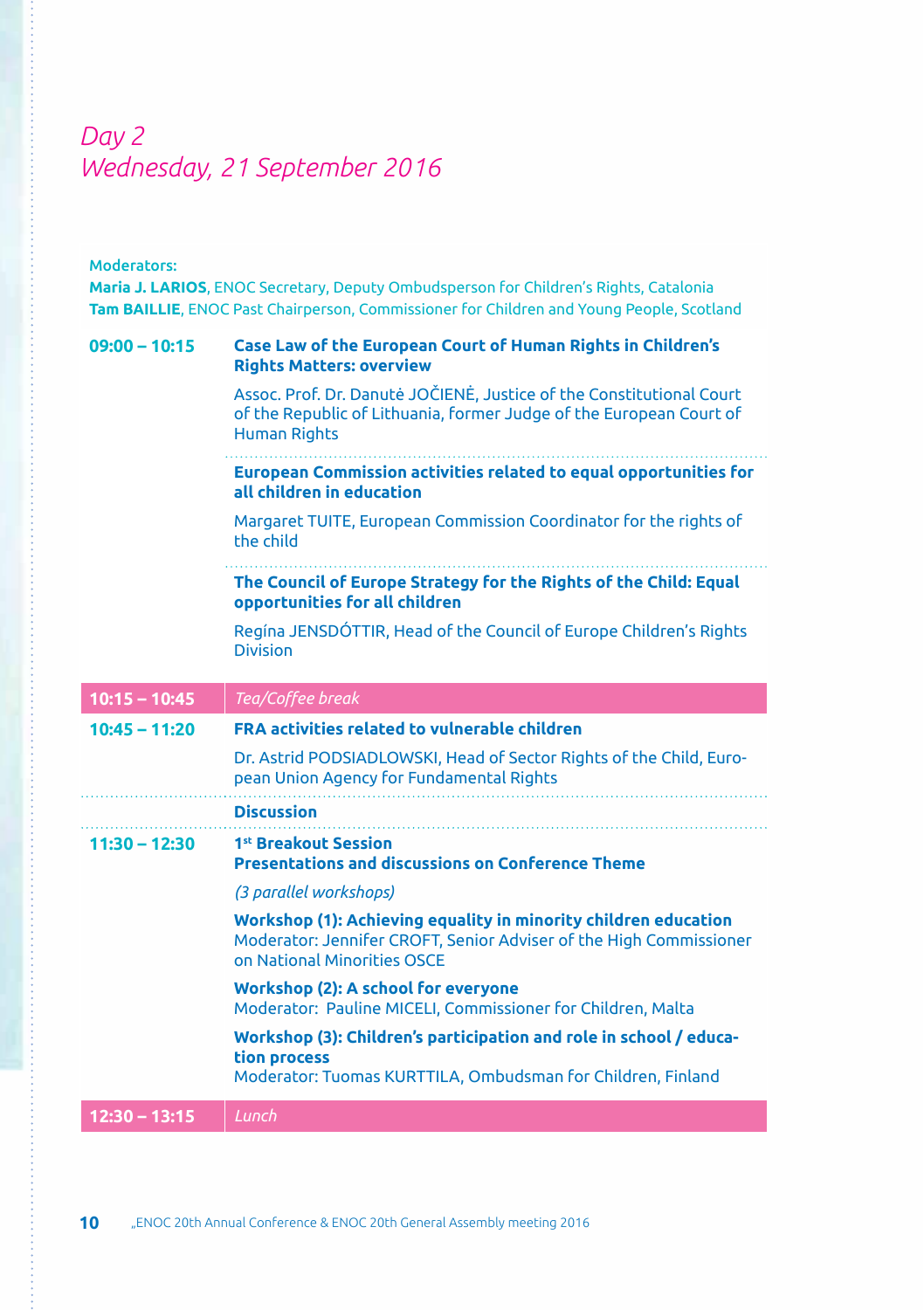| $13:15 - 14:15$ | 2 <sup>nd</sup> Breakout Session:<br>Presentations and discussions on thematic activities of the ENOC<br>members                                                    |
|-----------------|---------------------------------------------------------------------------------------------------------------------------------------------------------------------|
|                 | (3 parallel workshops)                                                                                                                                              |
|                 | <b>Workshop (1): Children's participation</b><br>Moderator: Sally HOLLAND, Children's Commissioner for Wales, UK                                                    |
|                 | Workshop (2): Children in care<br>Moderator: Ivana MILAC KLARIC, Ombudsman for Children, Croatia                                                                    |
|                 | Workshop (3): Children in health system<br>Moderator: Andres ARU, Head of Children's and Youth Rights Depart-<br>ment, Office of the Chancellor of Justice, Estonia |
| $14:15 - 15:15$ | 3rd Breakout Session:<br>Presentations and discussions on thematic activities of the ENOC<br>members                                                                |
|                 | (3 parallel workshops)                                                                                                                                              |
|                 | Workshop (1): Children and digital communications<br>Moderator: Per LARSEN, Chairman of Danish National Council for<br>Children. Denmark                            |
|                 | Workshop (2): Child-friendly justice<br>Moderator: Juris JANSONS, Ombudsman, Latvia                                                                                 |
|                 | Workshop (3): Children in / in post / from conflict society<br>Moderator: Margret Maria SIGURDARDOTTIR, Ombudsman for Chil-<br>dren, Iceland                        |
| $15:15 - 15:45$ | Tea/Coffee break                                                                                                                                                    |

Moderators:

**Maria J. LARIOS**, ENOC Secretary, Deputy Ombudsperson for Children's Rights, Catalonia **George MOSCHOS**, ENOC Treasurer, Deputy Ombudsperson for Children's Rights, Greece

**15:45 – 17:00** Reporting from the workshop sessions Closing of ENOC 20th Conference

### Closed session (only for ENOC members)

#### Moderators:

**Edita ŽIOBIENĖ**, ENOC Chairperson ad interim, Ombudsperson for Children's Rights, Lithuania **Tam BAILLIE**, ENOC Past Chairperson, Commissioner for Children and Young People, Scotland

**17:00 – 18:00** 1st roundtable discussion on the draft ENOC Equal Opportunities for all Children in Education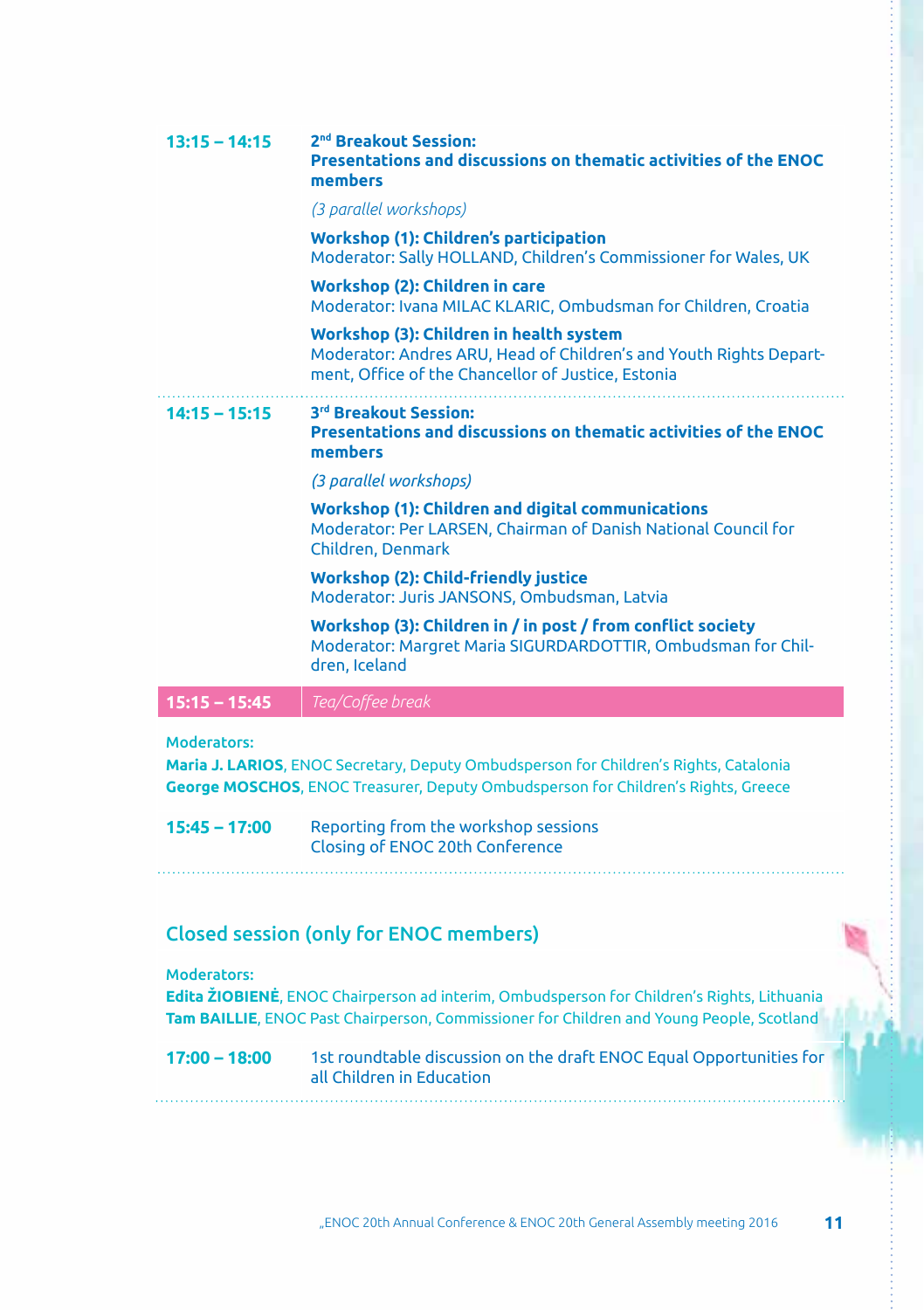# General Assembly programme

### **09:00 – 09:30** *Registration, Tea/Coffee*

#### Moderator:

**Tam BAILLIE**, ENOC Past Chairperson, Commissioner for Children and Young People, Scotland

| $09:30 - 09:45$ | <b>Election of the new ENOC Bureau</b>                         |
|-----------------|----------------------------------------------------------------|
| $09:45 - 10:00$ | <b>Presentation of ENOC annual activities</b>                  |
|                 | Edita ŽIOBIENĖ, ENOC Chairperson, Ombudsperson for Children    |
|                 | <b>Rights, Lithuania</b>                                       |
| $10:00 - 10:15$ | <b>Presentation and approval of ENOC accounts</b>              |
|                 | <b>George MOSCHOS, ENOC Treasurer, Deputy Ombudsperson for</b> |
|                 | <b>Children's Rights, Greece</b>                               |
| $10:15 - 11:00$ | Discussion and adoption of ENOC statement "EQUAL OPPORTUNI-    |
|                 | <b>TIES FOR ALL CHILDREN IN EDUCATION"</b>                     |

### **11:00 – 11:30** *Tea/Coffee break*

#### Moderator:

**Edita ŽIOBIENĖ**, ENOC Chairperson, Ombudsperson for Children's Rights, Lithuania

| $11:30 - 12:00$ | Discussion on ENOC's 2017 thematic programme, activities and<br><b>future of ENOC</b> |
|-----------------|---------------------------------------------------------------------------------------|
| $12:00 - 12:30$ | Open discussion - other issues raised by ENOC Bureau or by ENOC<br>members            |
| $12:30 - 12:40$ | <b>End of ENOC 20th General Assembly</b>                                              |

**12:40 – 14:00** *Lunch*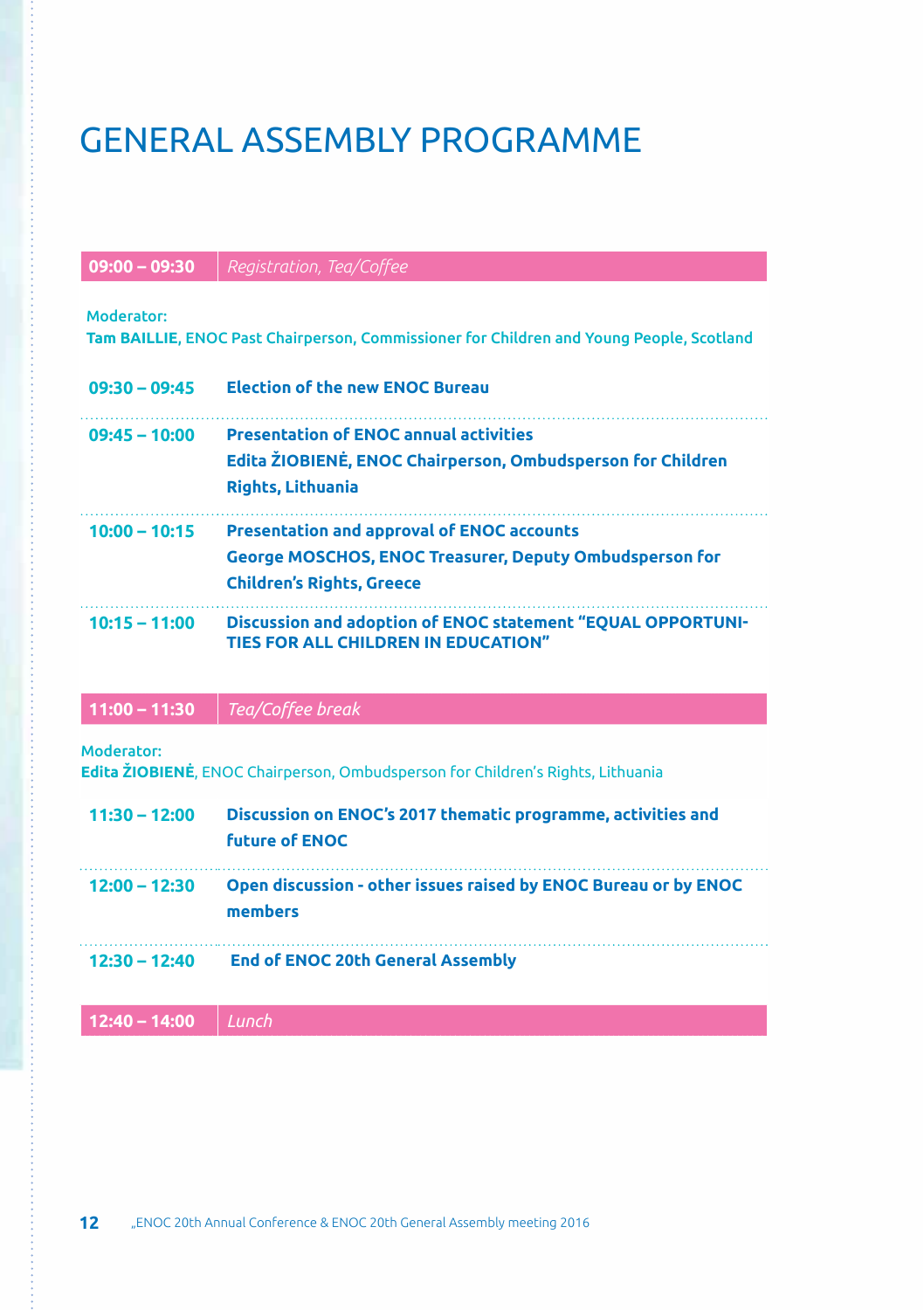# *Breakout sessions*

## **Wednesday 21st September**

### **Registration**

Conference participants may register for one workshop of their choice in each session on first day of the conference - 20th September.

There are three rounds of 1 hour breakout sessions with 3 parallel workshops (each lead by a moderator). The format of the workshops - presentations and questions and discussions after. Representatives of children's organisations will attend each workshop.

### **11.30 – 12.30**

on 1st Breakout session the conference participants will have the opportunity to discuss a particular subject within the conference theme in more depth.

- Workshop (1): Achieving equality in minority children education
- Workshop (2): A school for everyone
- Workshop (3): Children's participation and role in school / education process

### **13.15 – 15.15**

on 2nd and 3rd Breakout sessions the conference participants will have the opportunity to learn more about the activities of the ENOC members.

### **2nd Breakout session:**

- Workshop (1): Children's participation
- Workshop (2): Children in care
- Workshop (3): Children in health system

### **3rd Breakout session:**

- Workshop (1): Children and digital communications
- Workshop (2): Child-friendly justice
- Workshop (3): Children in / in post / from conflict society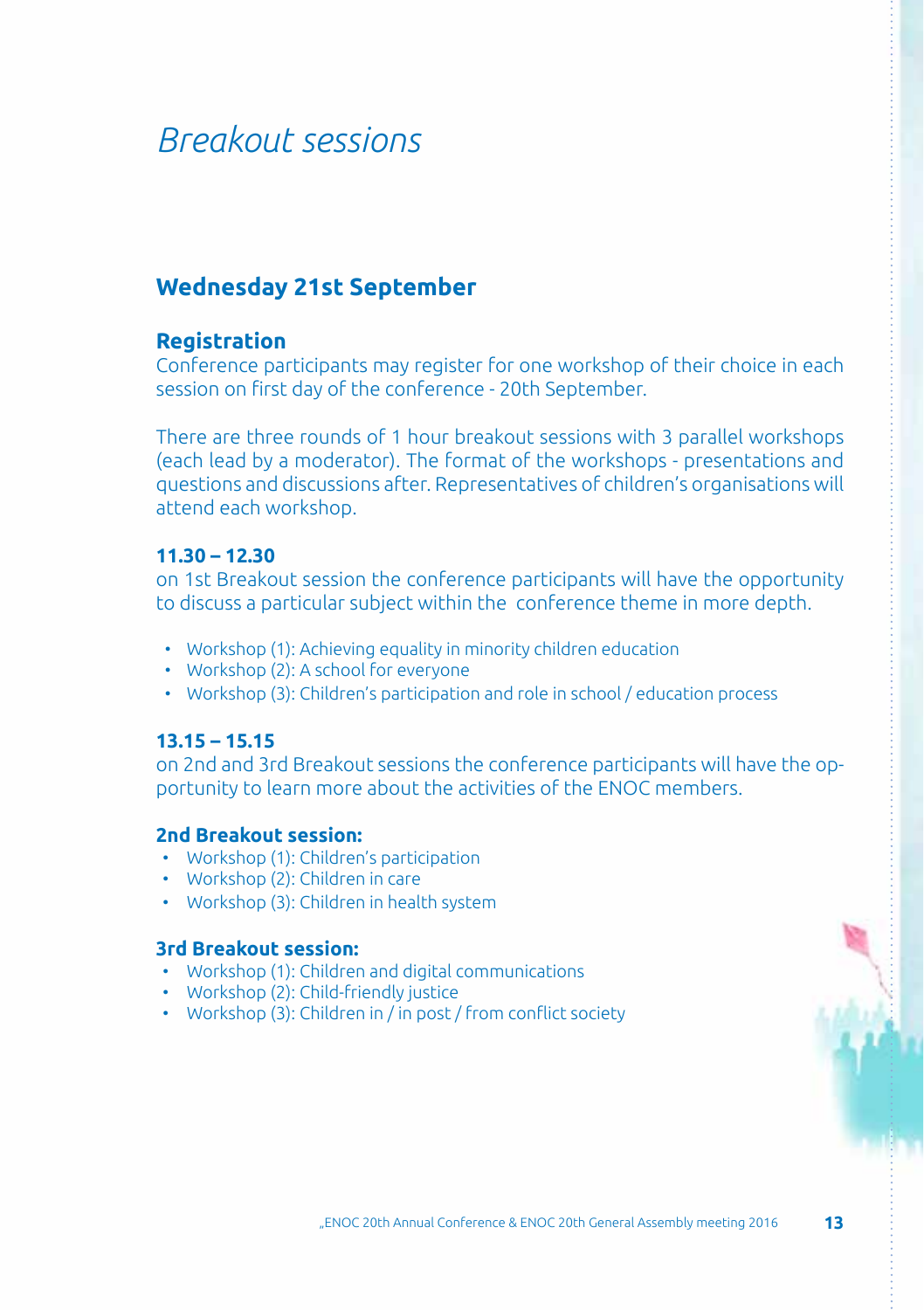# *Speakers of the Conference*



# *Dalia GRYBAUSKAITĖ*

*President of the Republic of Lithuania*

Dalia Grybauskaitė serves as the president of Lithuania since July 12, 2009. Social justice and solidarity is one of the key priorities of President Dalia Grybauskaitė. "A society of solidarity without marginalized and rejected people. Social exclusion is a shameful public vice. The aim of the State is to provide social security for

all." In order to achieve these objectives, President Dalia Grybauskaitė has launched a long-term national campaign "For a Safe Lithuania" that brings together the people of Lithuania to reduce violence and addictions, to prevent suicides and to encourage adoption. Using her right of legislative initiative, the President has already initiated and intends to further initiate changes in national legislation, which will help to take children out of care homes, promote foster parenting and adoption. The President places special focus on restructuring the childcare system in order to phase out Soviet-type care homes and give every child an opportunity to have a loving family.



# *Edita ŽIOBIENĖ*

*ENOC Chairperson ad interim, Ombudsperson for Children's Rights, Lithuania*

Edita Žiobienė graduated in Sociology and Law and Doctor of Social Sciences (Law) and is Assoc. Prof. for constitutional law and human rights at Institute of Constitutional and Administrative Law in the Mykolas Romeris University.

She is a member of the Advisory Committee on the Framework Convention for the Protection of National Minorities. She was Board member of European Network against Racism and Xenophobia, member of EU Net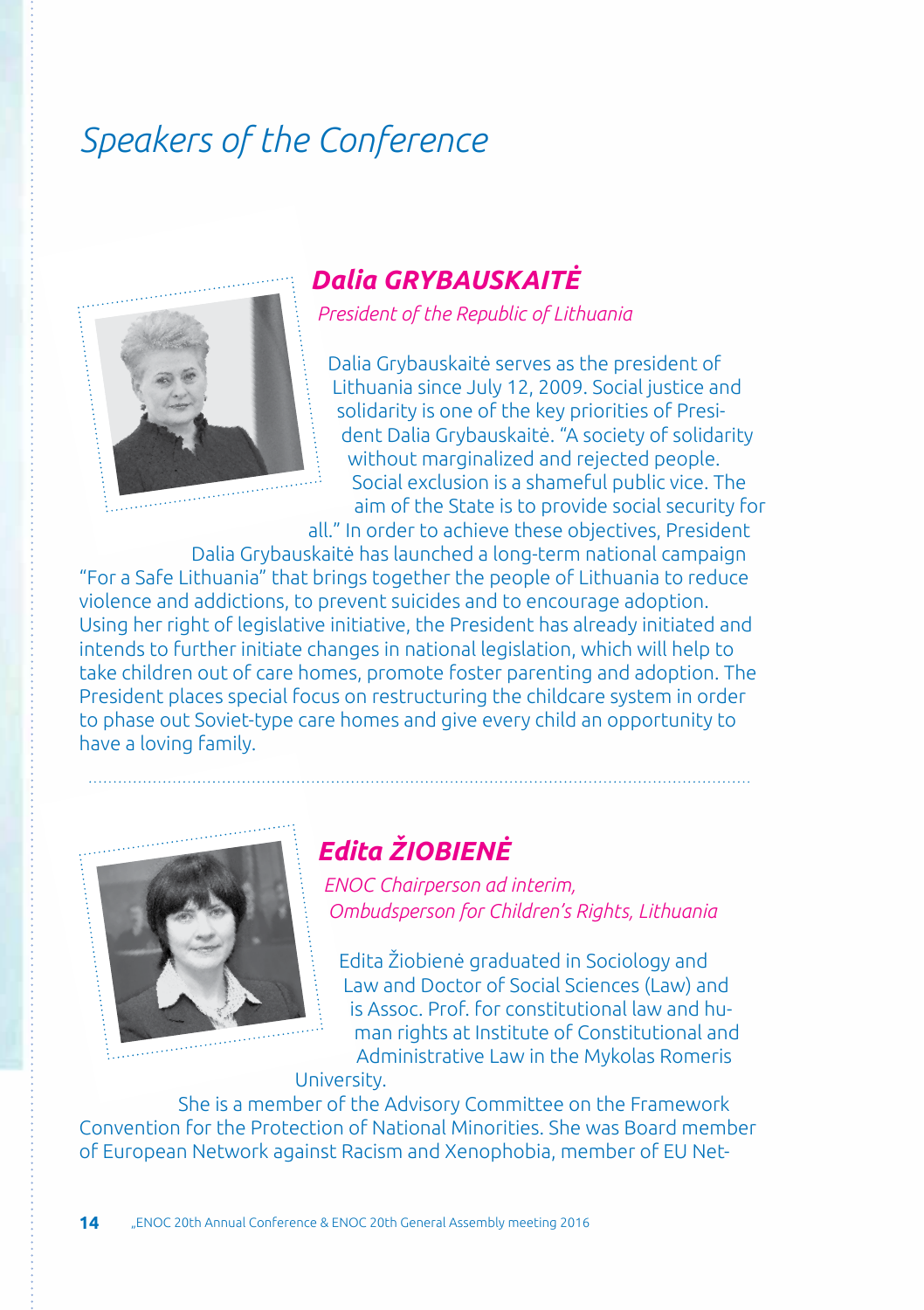work of Legal Experts in Non-discrimination Field; EU Network of Independent Experts on Fundamental Rights; EU Agency for Fundamental Rights and the Central Electoral Commission; Chairperson of the Ethics Commission of Journalists and Publishers and member of Ethics Commission of Journalists and Publishers.



## *George Moschos*

*ENOC Treasurer, Deputy Ombudsman for Children's Rights, Independent Authority "The Greek Ombudsman"*

He studied Law in Athens and Criminology (M.Phil) in London and was trained in the fields of adult education, youth work, self-awareness and drama for children. Since 1984 he has been working in Greece for the defence of chil-

dren's rights, prevention of young persons' social exclusion, youth empowerment and children's expression through drama. In 2003 he was appointed as the first Deputy Ombudsman for Children's Rights in Greece and was re- appointed twice in this position. In 2006 he was elected Chairman of the European Network of Ombdusmen for Children. He meets continuously with children and professionals working with them, trying to promote understanding and respect of children's rights.



## *Xavier Bonal*

*Professor of Sociology at the Universitat Autònoma de Barcelona (UAB) and Special Professor of Education and International Development at the University of Amsterdam (UvA).*

He is the director of the research group Globalisation, Education and Social Policies (GEPS) at the UAB and director of the GLOBED Project,

an Erasmus Mundus Master on Education Policies for Global Development. He has been member of the EU Network of Experts in Social Sciences and Education (NESSE) and is member of the Editorial Board of several international journals of education policies and edu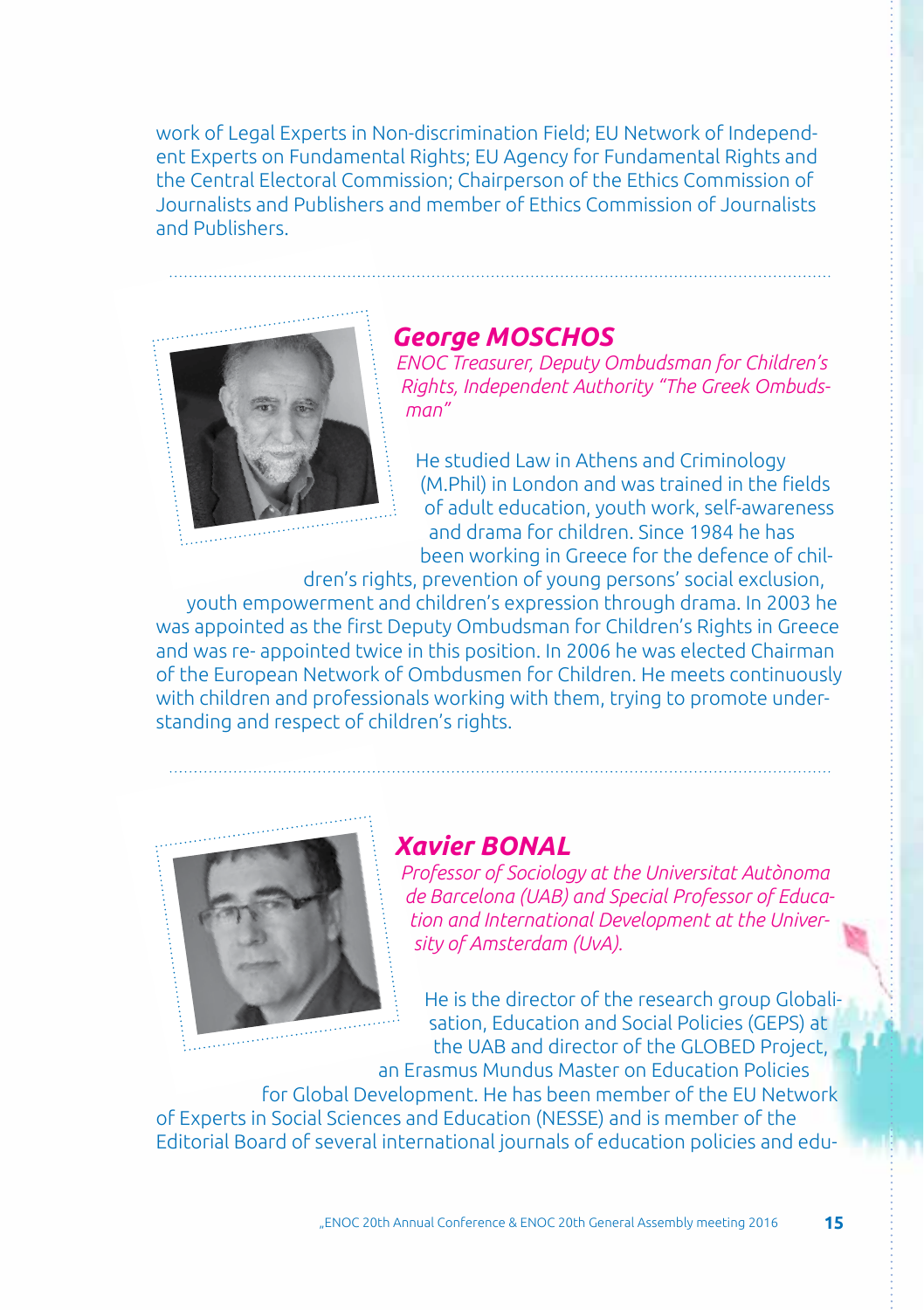cational development. Professor Bonal has widely published in national and international journals and is the author of several books on sociology of education, education policy and globalisation, education and development. He has worked as a consultant for international organisations such as UNESCO, UNICEF, the European Commission, and the Council of Europe. Between 2006 and 2010, he was Deputy Ombudsman for Children's Rights at the Office of the Catalan Ombudsman.



## *Bernard De VOS*

*ENOC Past Chair ad interim, General Delegate of the French Community for the Rights of the Child, Belgium*

Since March 2008, Bernard De Vos is the General Delegate (Ombudsman) for Children's Rights in the French Community of Belgium. He chaired of ENOC, the European Network of Ombudspersons for Children last year (September

2013- September 2014). Bernard De Vos has been

Director of a special service provided to young people in Brussels during more than 15 years. He has also created several innovative services in the field of youth protection and assistance and he is the author of several books and articles on childhood and youth issues.



### *David LALLEMAND*

*Communication advisor/Project manager, Office of the Ombudsperson for Children's Rights, Belgium (French community)*

Before his work at the Office of the Ombudsperson for Children's Rights, he was in charge of production, editing and hosting of «Quand les jeunes s'en mêlent», a radio program of La Première (RTBF public radio) which aimed to create a dialogue between young people

and adults. David taught radio training courses at the Institut supérieur de Formation sociale et de Communication for six years in Brussels. He also worked as Associate Press Officer at the Department of Public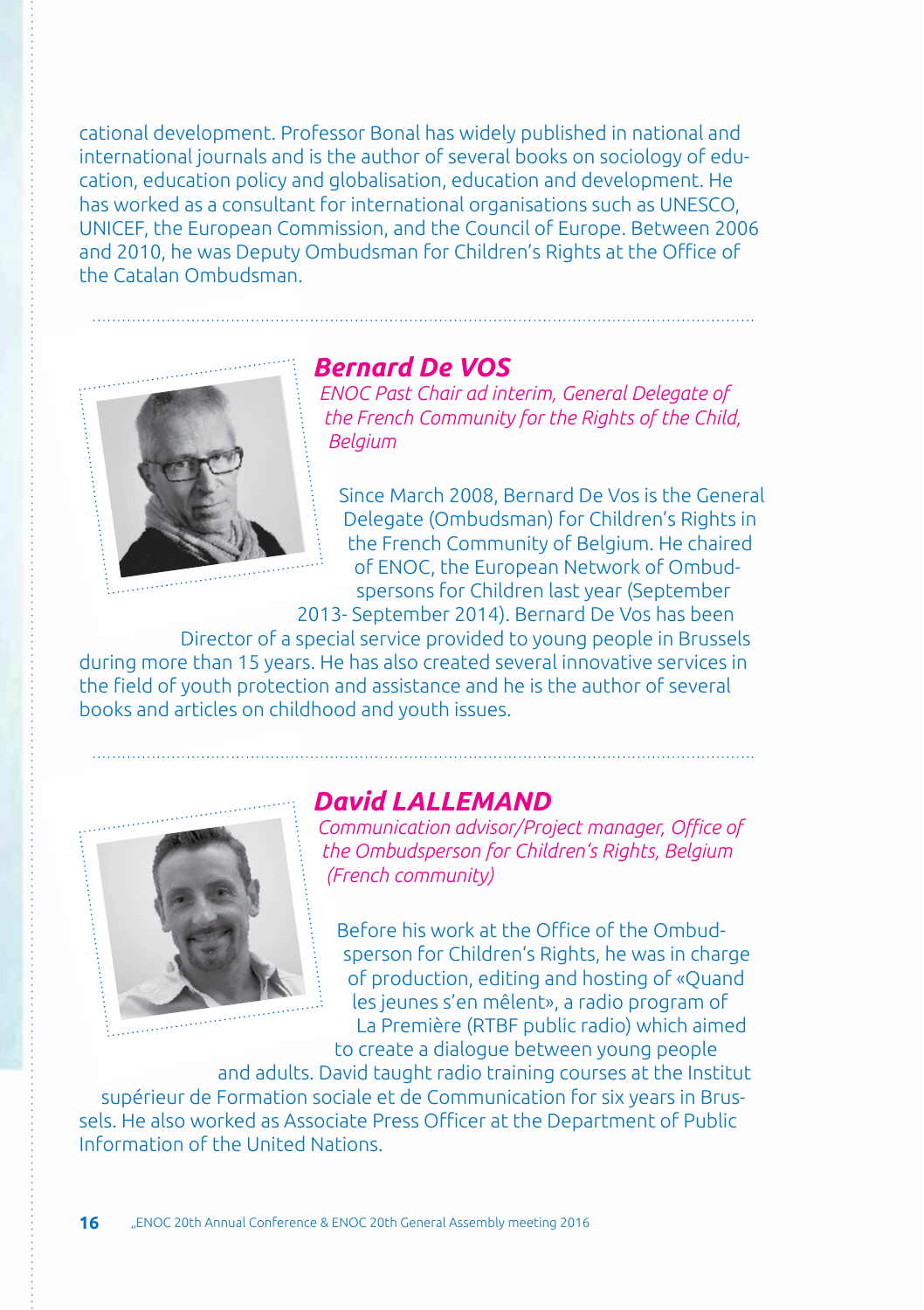

## *Justine SASS*

*Chief of the Section of Education for Inclusion and Gender Equality, UNESCO*

Justine Sass, currently Chief of Section of Education for Inclusion and Gender Equality at UNESCO, is an international development specialist with 20 years' experience working on gender, sexual and reproductive health, education and adolescent/youth issues. She has worked in more than 15 countries in Asia, Africa

and Eastern Europe, and has a strong commitment to social justice, rights-based programming and community engagement for sustainable results. She has Masters level (MPH and msc) training in public health and gender and development studies (University of Paris VI, and the London School of Economics) and BA from Princeton University.



### *Françoise KEMPF*

*Adviser to the Commissioner for Human Rights of the Council of Europe*

Françoise Kempf has been working in the Council of Europe since 1994. Since 2012, she is an adviser to the Commissioner for Human Rights. Her portofolio includes, in particular, monitoring developments regarding children's rights, as well as national and religious minorities, Roma and statelessness-related issues.

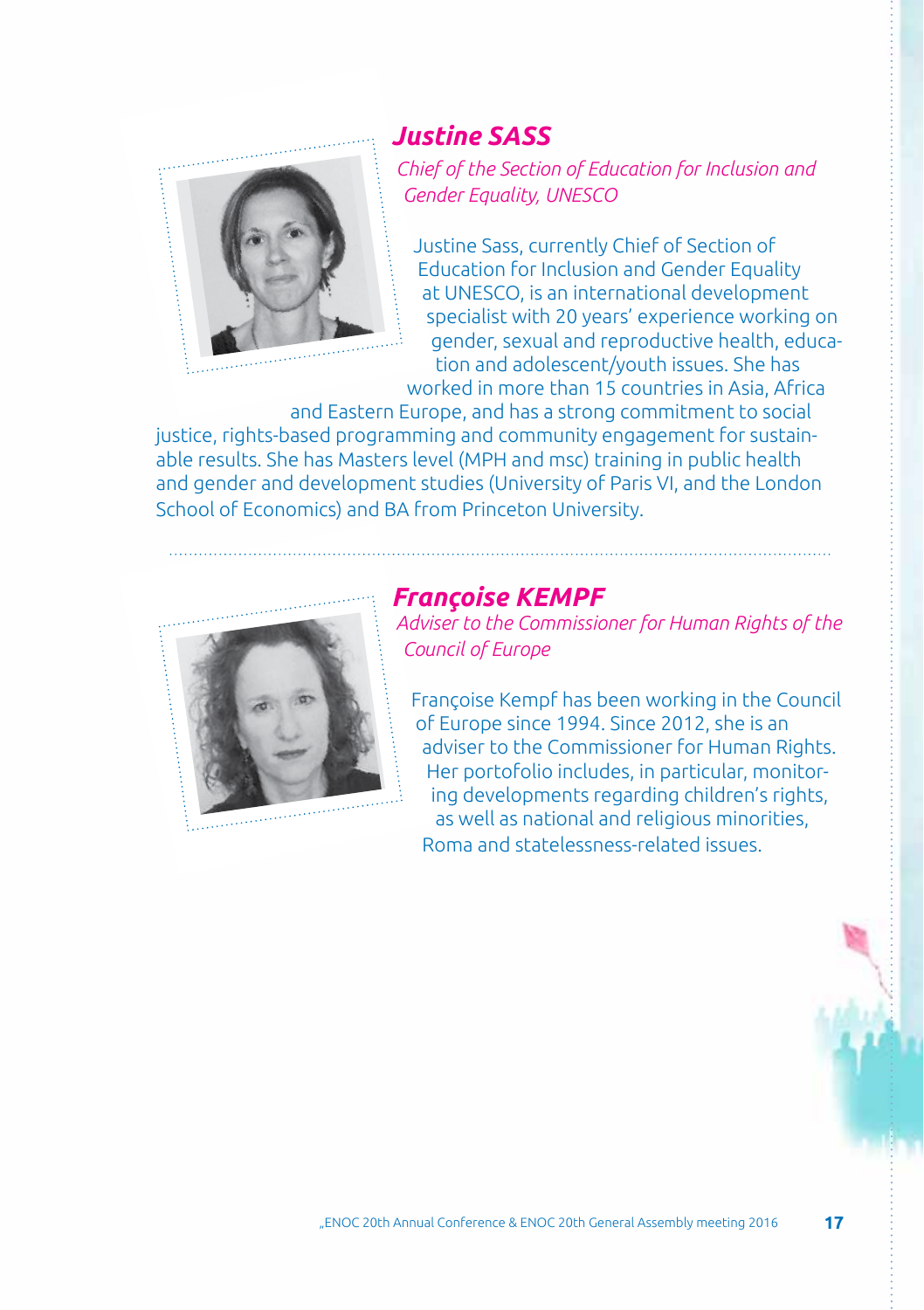

# *Stanislaw DYLAK*

*Professor at Adam Mickiewicz University at Poznan*

Stanisław Dylak is Professor and Head of Department of Research on Teacher education and Teacher Professional Development at Faculty of Educational Studies of Adam Mickiewicz University at Poznan, Poland.

His interests include teacher's professional development, information technology in teacher

education, media studies, multimedia and language learning for children, theory and practice of primary science teaching and learning, curriculum development, online teaching.

Mr. Dylak is an author of numerous books, publications and articles mostly covering the ideas of teacher education, research on teacher professional development, educational technology, media studies (media and future education, violence in television), communication in education, primary science teaching and preparation of primary science teachers, etc.

Mr. Dylak is a member of Association for Educational Communications and Technology (AECT, USA), Polish Association of Educational Technology and Media and Ministry Consulting Group on Media and Information Technology.



## *Dainius PŪRAS*

*United Nations Special Rapporteur on the right of everyone to the enjoyment of the highest attainable standard of physical and mental health*

Dainius Pūras is Professor and Head of the Centre of Child Psychiatry and Social Paediatrics at Vilnius University, Lithuania.

In 2014 Dainius Pūras was appointed by UN Human Right Council as a UN Special Rapporteur on the Right to Health.

Among positions he was holding, he was President of Lithuanian Psychiatric Association, Dean of Medical Faculty of Vilnius University, chair of the Board of Human Rights Monitoring Institute.

In 2007-2011 Dainius Pūras was member of the UN Committee on the Rights of the Child.

Prof. Pūras has been and remains actively involved in national and interna-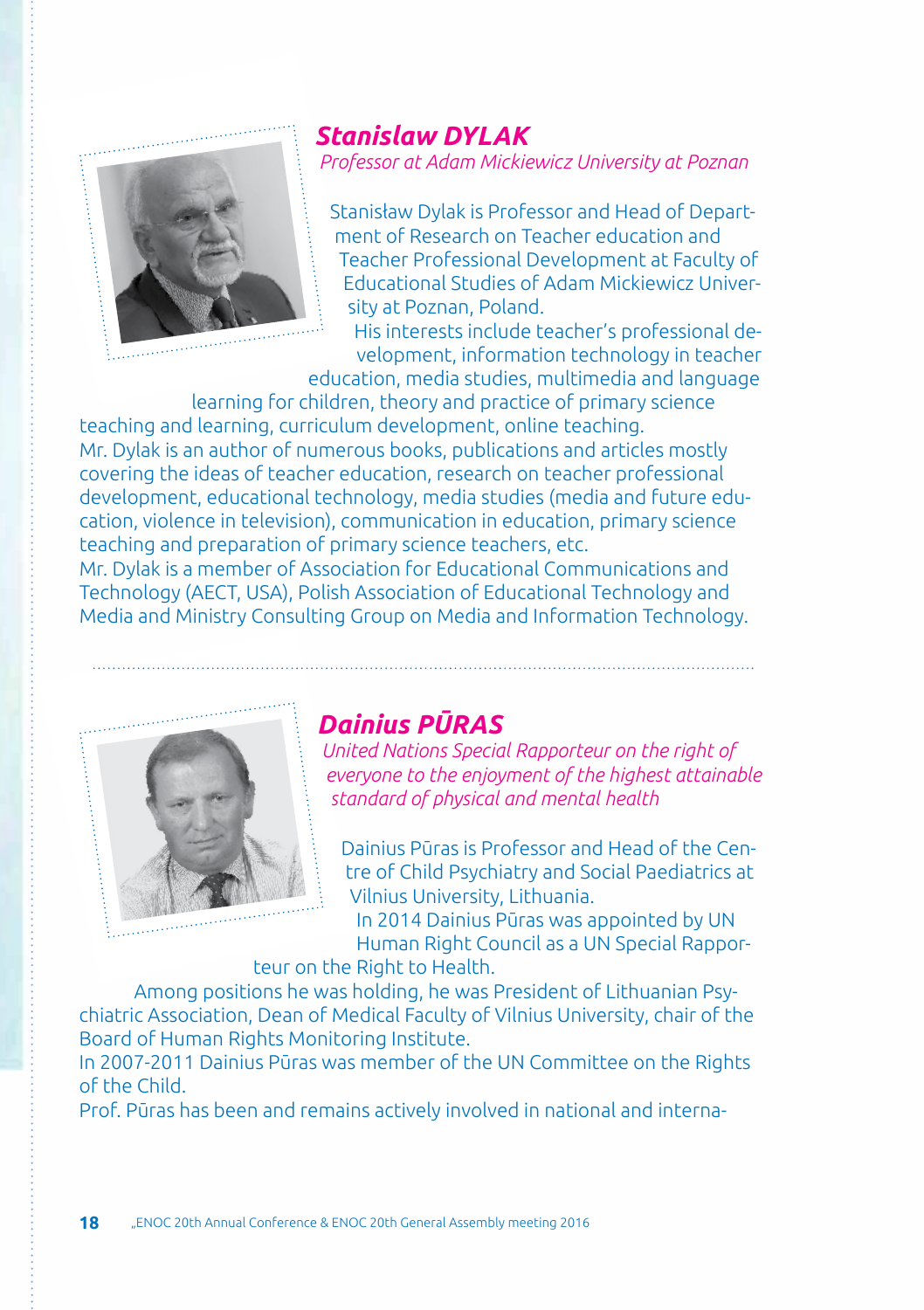tional activities in the field of developing and implementing evidence-based and human rights based health policies and services, with special focus on child health and mental health.



### *Petra ROTER*

*President ad interim, Council of Europe Advisory Committee on the Framework Convention for the Protection of National Minorities*

Petra Roter holds a Ph.D. from the University of Cambridge.

She has been a member of the Advisory Committee of the Framework Convention for the Protection of National Minorities since 2014, and is now its President ad interim.

She is an Associate Professor of International Relations at the University of Ljubljana, Faculty of Social Sciences, and a senior research fellow at the Centre of International Relations at the same faculty. She is Slovenia's national director for the European Master in Human Rights and Democratisation (Venice; EMA) and a co-ordinator of the master programme in International Relations (in English) at the University of Ljubljana, Faculty of Social Sciences.

Her research interests include minority protection, minority rights, conflict management and post-conflict reconstruction.



## *Jennifer CROFT*

*Senior Adviser of the High Commissioner on National Minorities of the Organization for Security and Cooperation in Europe*

Jennifer Croft has worked as a Senior Adviser to the OSCE High Commissioner on National Minorities since 2010.

In this position, based in The Hague, she supports the work of the High Commissioner

to provide early warning and early action to address potential interethnic tensions in OSCE participating States.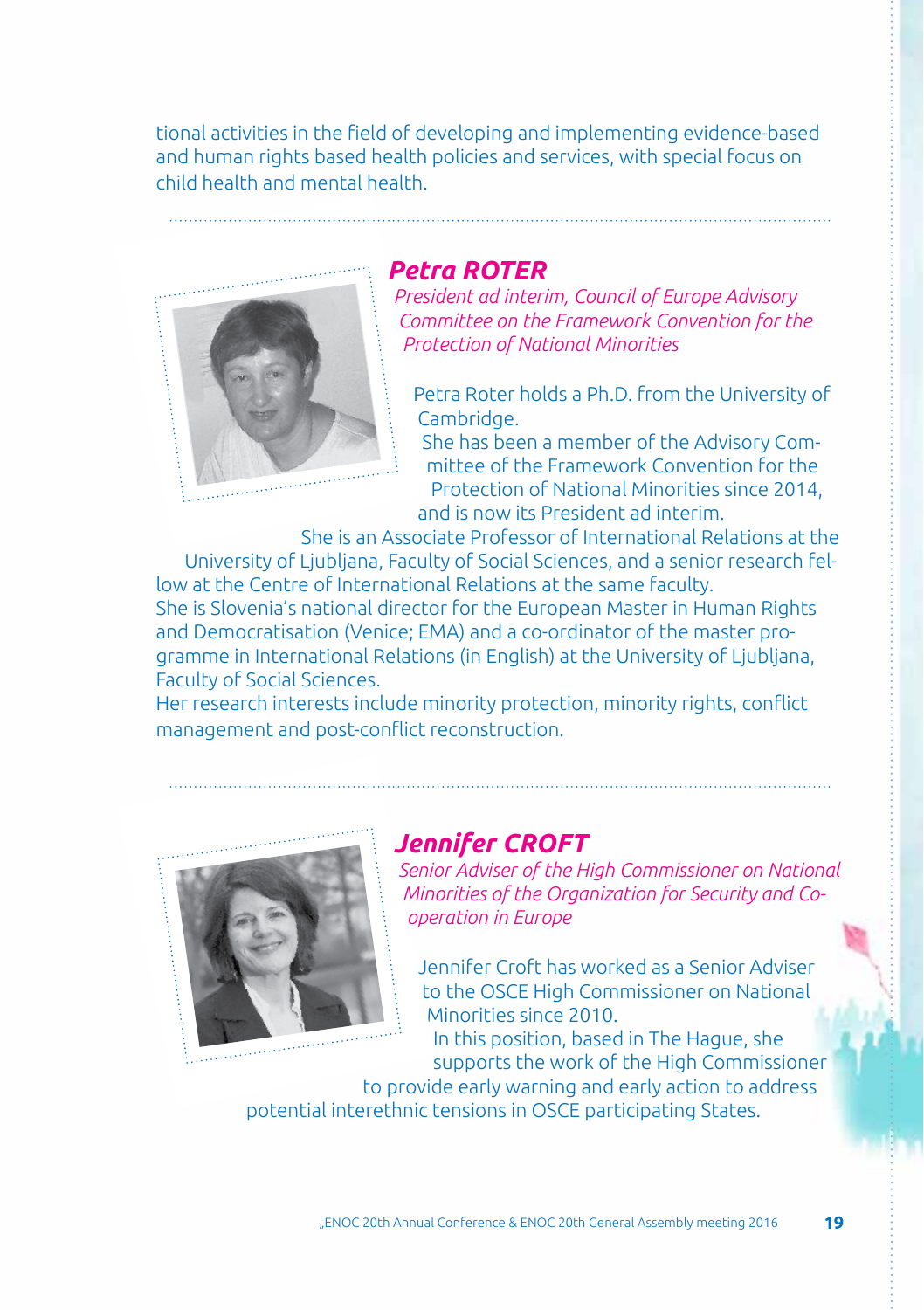Previously she worked for the U.S. State Department in Washington, DC and for the U.S. Agency for International Development (USAID) in Kyrgyzstan, focusing on human rights and democratization issues. She also served as a human rights officer for OSCE in Kazakhstan and as an outreach and communications specialist for USAID in Bulgaria.

She holds a bachelor's degree in anthropology from Columbia University and a master's degree from the Fletcher School of Law and Diplomacy, Tufts University.



# *Danutė JOČIENĖ*

*Justice of the Constitutional Court of the Republic of Lithuania, former Judge of the European Court of Human Rights(2004-2013)*

Danutė Jočienė was born in 1970. In 1994, she graduated cum laude from the Faculty of Law of Vilnius University. In 1999, she defended her PhD thesis at Vilnius University "Application and Implementation of the European Conven-

tion on Human Rights in Foreign States and Lithuania" (Ph.D. Vilnius University, Faculty of Law). In 1994–2003,

she was an assistant, an associate professor, and a vice-dean of the Faculty of Law of Vilnius University.

In 2003–2004, she was a representative of the Government of the Republic of Lithuania at the European Court of Human Rights and the Human Rights Committee of the United Nations, and an Expert in the Committees of the CDDH and DH – PR, Council of Europe (Strasbourg, France).

In 2004 she was elected as a judge of the European Court of Human Rights in respect of the Republic of Lithuania. In 2011 elected the Vice-President of Section II of the European Court of Human Rights, Acting President for Rule 39 requests (Interim measures).

She is an author of several books as well as of numerous articles dealing with the issues of human rights, constitutional law issues, etc.

She is an associate professor at Mykolas Romeris University and holds a PhD in law.

In March 2014, Ms Danutė Jočienė was appointed a justice of the Constitutional Court.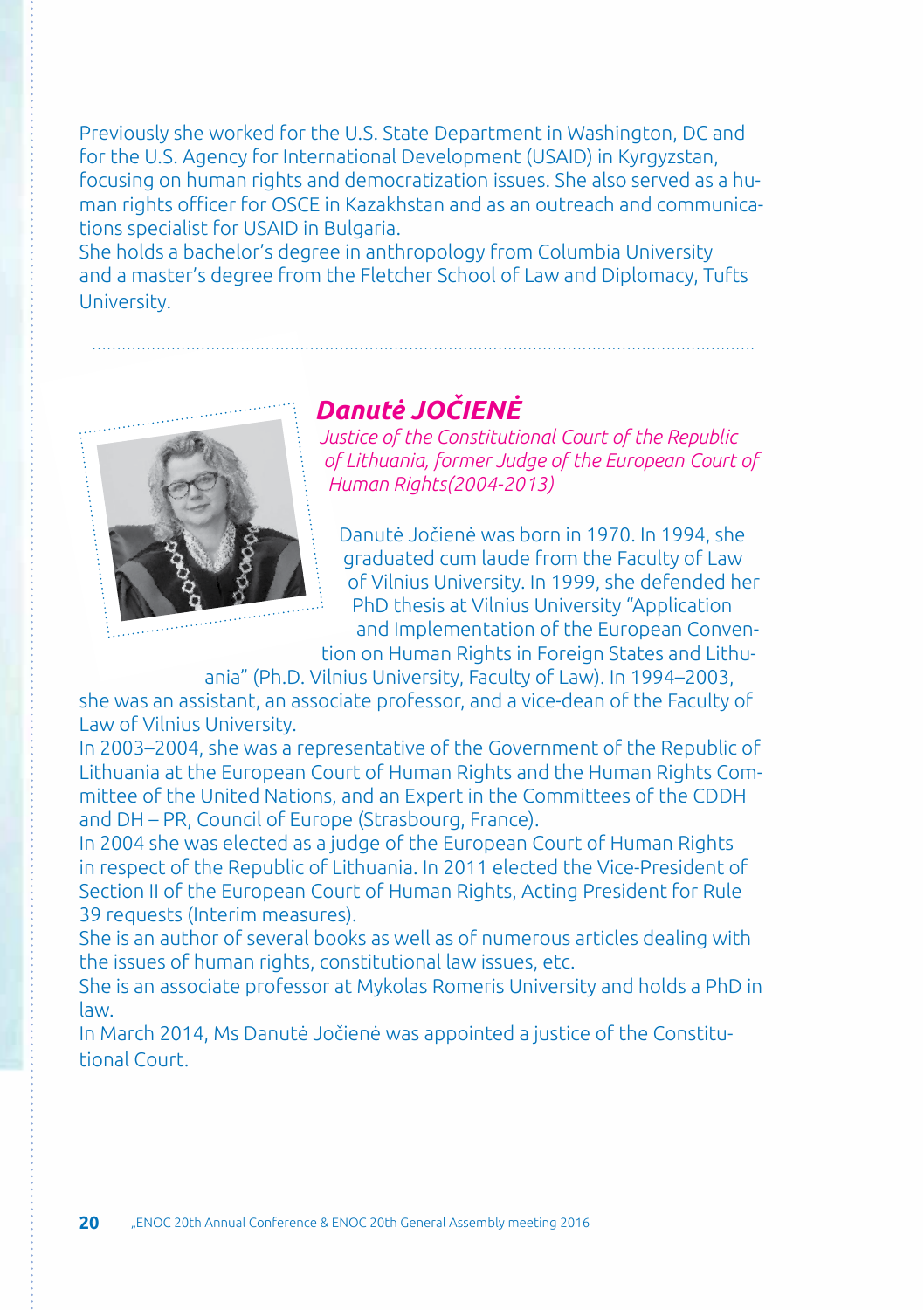

### *Margaret TUITE Coordinator on the Rights of the Child, European Commission*

Margaret Tuite has been the European Commission coordinator for rights of the child since 1 November 2011 in the unit responsible for fundamental rights and the rights of the child of DG Justice and Consumers, where the focus is on implementation of the EU Agenda for the

rights of the child. Margaret and a small but dedicated team ensure proactive coordination within the Commission and also with external stakeholders.



## *Regína JENSDÓTTIR*

*Head of the Council of Europe Children's Rights Division*

Regína Jensdóttir holds a law degree from the University of Iceland where she specialised in human rights and has obtained a post graduate degree (D.E.A.) from the University of Strasbourg in international public law. Since 2010, she has been the Council of Europe Co-ordinator for Children's Rights and is cur-

rently heading the Children's Rights Division. In these capacities she follows the implementation of the

Council of Europe Strategy for the Rights of the Child (2016-2021).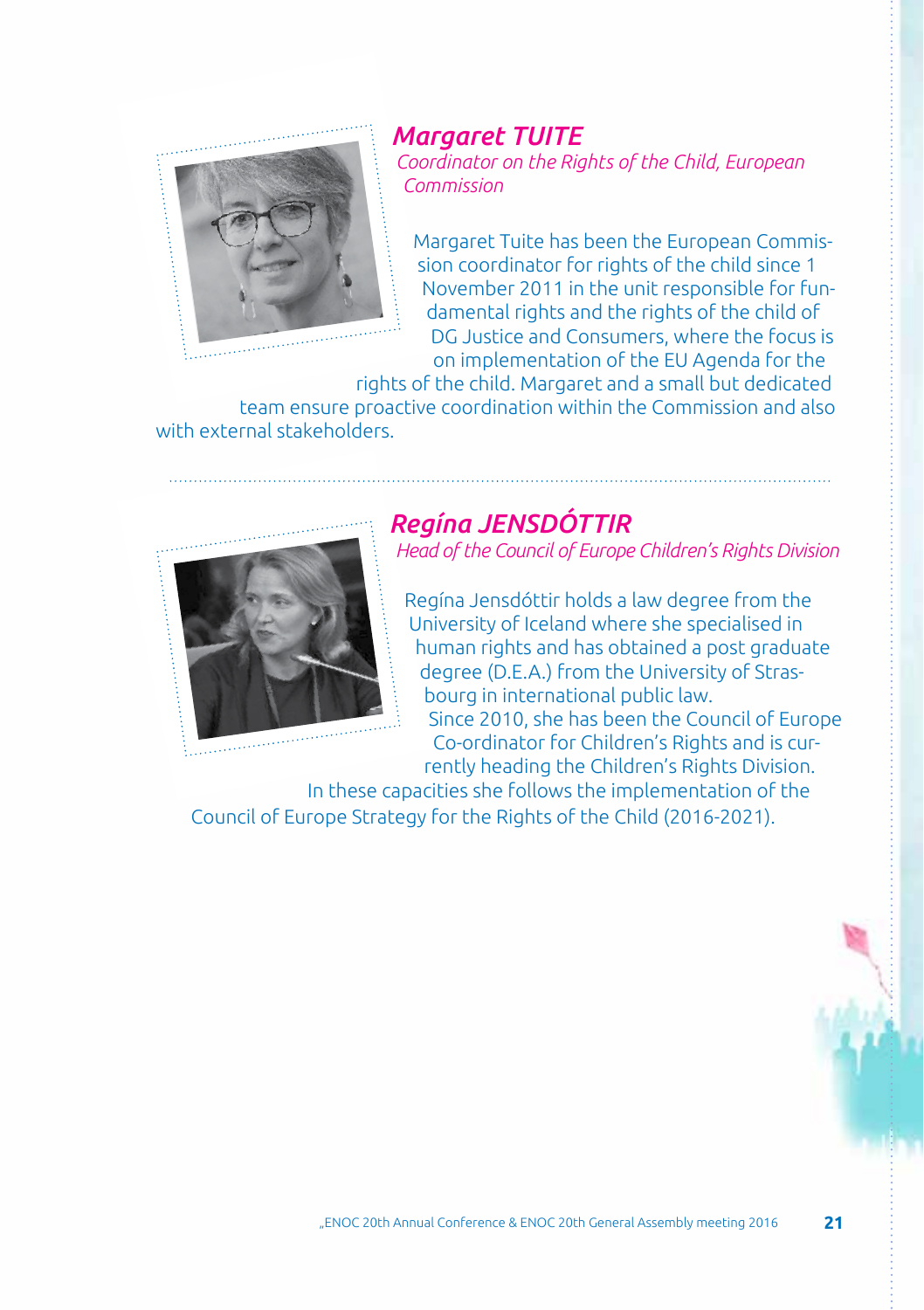

## *Astrid PODSIADLOWSKI*

*Head of Sector Rights of the Child, European Union Agency for Fundamental Rights*

Dr. Astrid Podsiadlowski is Head of Sector on Rights of the Child in the European Union Agency for Fundamental Rights. Her areas of expertise include child-friendly justice, child poverty, discrimination and social inequalities (multiple discrimination, ageing,

ethnicity and national origin, gender and LGBTI), migration and integration and research methodologies (both

quantitative and qualitative, including fieldwork research with children). She is a psychologist by education and has previously held academic research and teaching positions in Europe as well as New Zealand and the USA.



## *Michel Kleuters*

*Ambassador of the Hospital Organisation of Pedagogues in Europe (H.O.P.E)*

Since 2013 Mr. Michel Kleuters is an Ambassador of the Hospital Organisation of Pedagogues in Europe (H.O.P.E). Earlier Mr. Kleuters held position as a Coordinator/ Manager of the National Network for Consultants educational support sick children and adolscents ( ZIEZON) in the

Netherlands, for four years (2004 – 2008) he has

been a Boardmember of H.O.P.E.. He was also a Head of Educational Service centre in the Academic Hospital St Radboud in Nijmegen, the Netherlands and Head of the Hospitalschool St. Radboud in de Academic Hospital and Children's wards in 9 peripheral hospitals. Mr. Kleuters also has longterm pedagogic experience (working as a teacher of Dutch language, music, also special education teacher for children with behaviour and learning problems).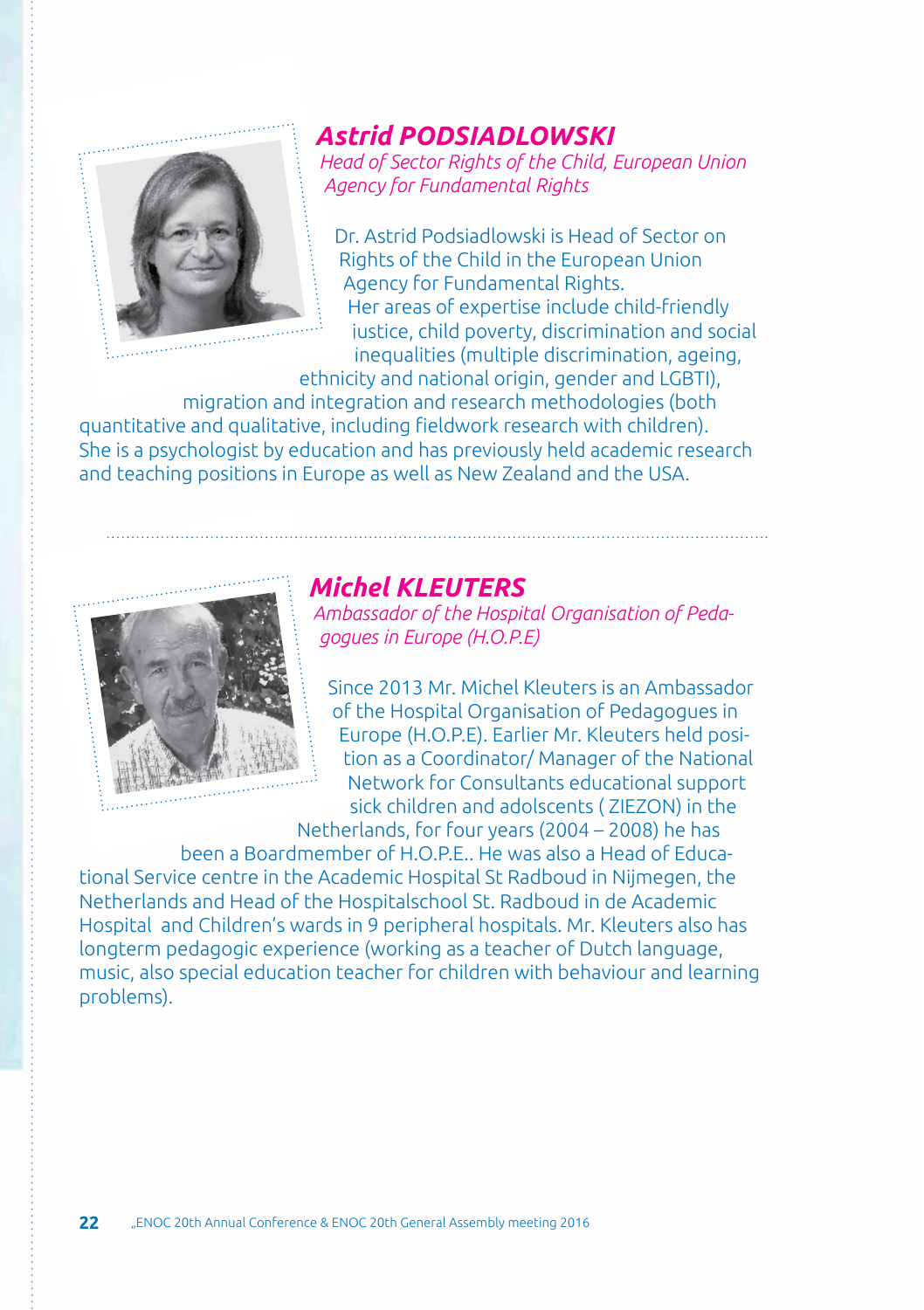# *Evening programme*

## *Tuesday 20th September 2016 19.00 Conference dinner*

All conference attendees are invited to the Annual 20th Conference dinner and a concert.

The dinner will take place in a former theatre hall in an outstanding XIX century neo-gothic building which was rebuilt after the WW II.

At dinner you will also have an opportunity to see the performance of an exceptional Lithuanian *a cappella* vocal group. When performing, musicians like to improvise and add a different hue to the song every time. ..There is no such song that we wouldn't be able to sing exclusively with our voices"– they say.

**Address: Vaidilos' Theatre 9, A. Jakšto street, Vilnius** (about 15 min walking distance from the conference venue)



## *Wednesday 21st September 2016 Optional evening programme*

### Guided walking tours in Vilnius Old town

In small groups up to 20 persons you will walk with an experienced guide through the Vilnius' old town. This is the best way to get a perfect introduction to the city and its many years of powerful history and visit well-known sites that every tourist has to see.

The guided tour through the old town will start from the Cathedral Square at 18.30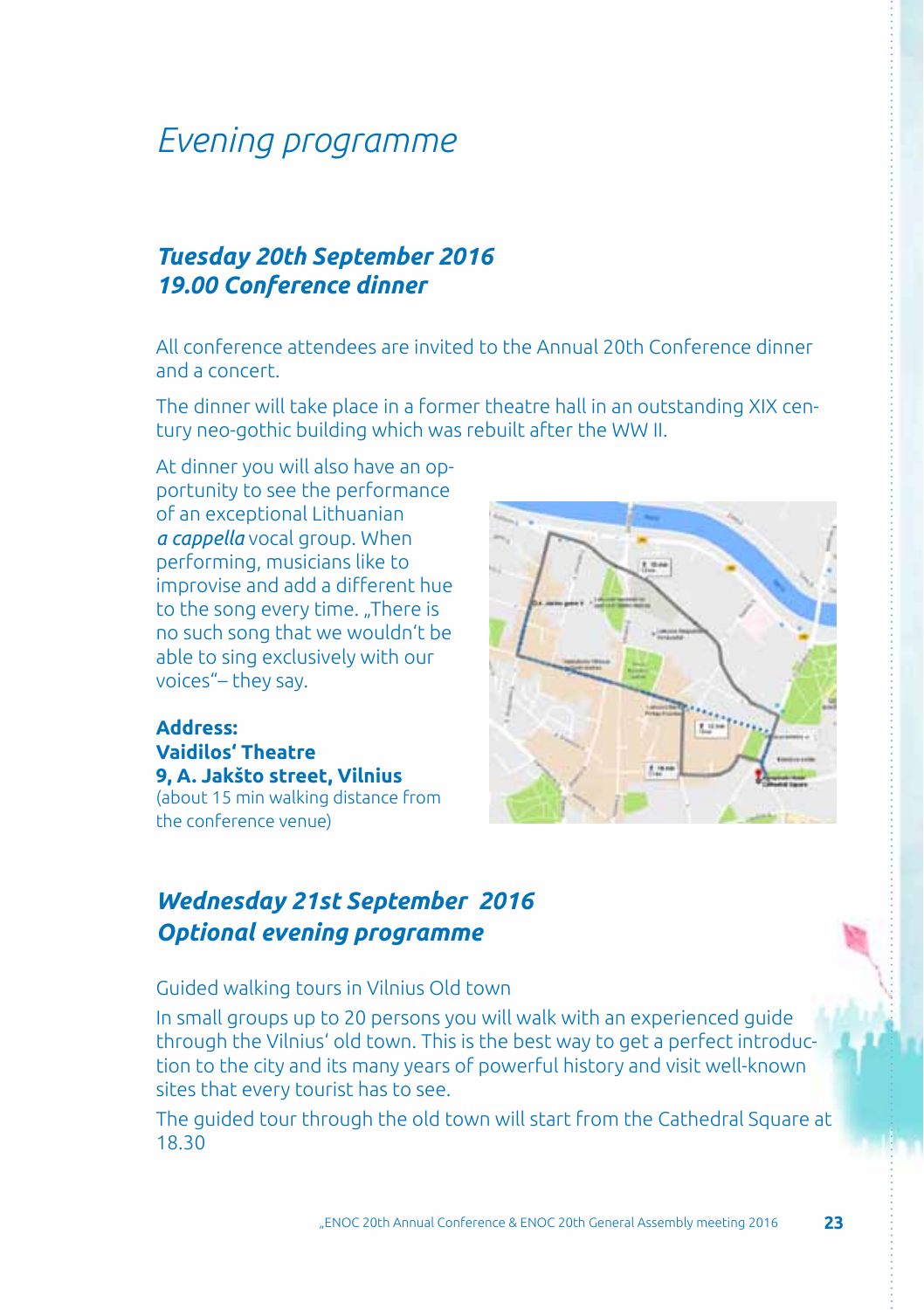# *ENOC Statutes*

The European Network of Ombudspersons for Children

Statutes as approved May 2006 Dublin and amended in September 2011 in Warsaw & in October 2012 in Nicosia

### **Article 1: Creation and name**

1.1 The European Network of Ombudspersons for Children (ENOC) is a notfor-profit association of independent children's rights institutions (ICRIs). Its mandate is to facilitate the promotion and protection of the rights of children, as formulated in the Convention on the Rights of the Child.

1.2 While encouraging understanding and mutual support, ENOC respects the free and open exchange of ideas in the framework of different national or regional policies. ENOC does not, in any way, assume the responsibilities of its members, but supports its members in executing their proper mandates within their respective country or region. ENOC has adopted Standards for independent children's rights institutions which its members agree to aspire to respect. (See annex 1)

1.3 The office of the Network is established in the headquarters of the Council of Europe in Strasbourg, France.

### **Article 2: Objectives of ENOC**

ENOC has no profit-making intentions and its objectives are:

2.1 to promote and safeguard children's rights and to work on strategies for the fullest possible implementation of the Convention on the Rights of the Child;

2.2 to serve as a forum of colleagues for the exchange of information, capacity-building and professional support among the members;

2.3 to promote the establishment of independent children's rights institutions (ICRIs) in countries worldwide and offer support to such initiatives;

2.4 to stimulate contacts and support with and among other ICRIs worldwide and their networks.

### **Article 3: Organisation of ENOC**

3.1 ENOC has a General Assembly, a Bureau, and a Secretariat (see Articles 10, 11 and 12).

3.2 The General Assembly consists of all full members. While members are in fact the independent institutions for children, they are represented within ENOC by the person who holds the mandate or their delegated representative. Both the General Assembly and the Bureau have decision- making powers within ENOC. The General Assembly can delegate decision- making to the Bureau in conformity with article 11.3.7.

3.3 The Bureau consists of five persons, the past and current Chairperson and Chairperson-elect and the Secretary and Treasurer of the Network.

3.4 The Secretariat assists the Bureau in carrying out its responsibilities.

### **Article 4: Membership**

There are two categories of membership of ENOC – full and associate. Full membership of ENOC is open to inde-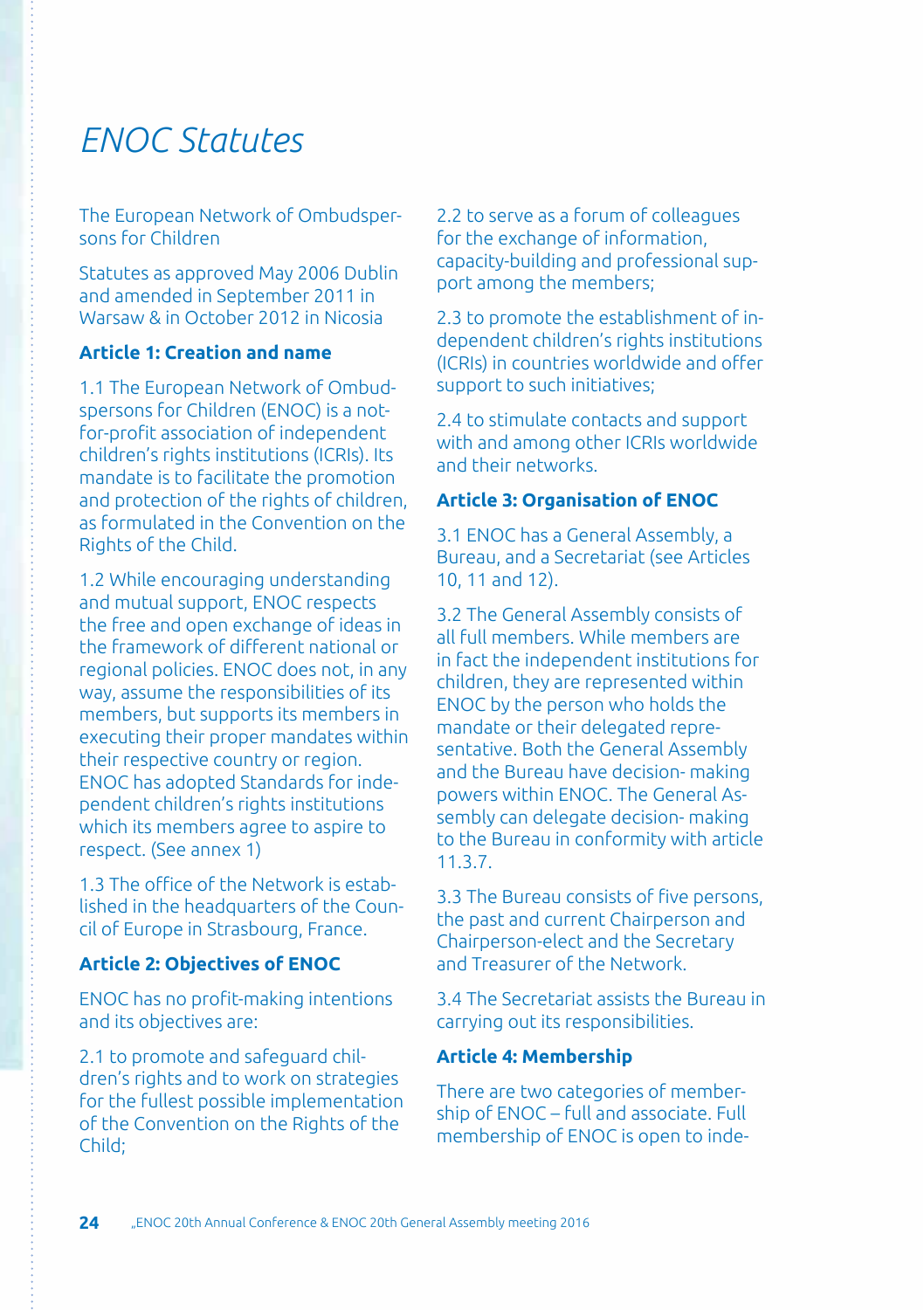pendent children's rights institutions within Council of Europe memberstates which meet all of the following criteria:

- The institution is established through legislation approved by parliament, which provides for its independence.
- The institution has the function of protecting and promoting children's rights. This function is established through legislation.
- There are no provisions in the legislation which limit the institution's ability to set its own agenda in relation to this function, or which prevent it carrying out significant core functions suggested in the Paris Principles and ENOC's Standards (see annex 1).
- The institution must include or consist of an identifiable person or persons concerned exclusively with the protection and promotion of children's rights.
- Arrangements for appointment of ombudspersons, commissioners and members of a commission must be established by legislation, setting out the term of the mandate and arrangements for renewal, if any.

Institutions may be constituted separately or may form part of an independent national or regional human rights institution. In all cases they must meet the above criteria.

### **Article 5: Applications for membership**

5.1 Requests for membership are addressed to the Bureau of ENOC. Applications will only be considered for full membership. Where the Bureau decides that the criteria in article 4 are not met, the institution may be

considered for associate membership, if it demonstrates it is actively seeking to meet these criteria.

5.2 Applications should contain the law establishing the institution and other information relevant to the criteria set out in article 4. The Bureau reviews all applications, requests additional information if necessary and circulates a recommendation, made on the basis of the criteria in article 4, to all full members. Any full member may request that the recommendation be referred to the General Assembly for further discussion. If there are no such requests, the Bureau will inform the institution either that it is accepted as a full member or, where it is considered not to meet the criteria in article 4, may invite it to become an associate member. If an institution is informed that it does not meet the criteria for full membership, and/or is not invited to become an associate member of the Network, it may appeal in writing to the General Assembly.

5.3 The membership status of those accepted as associate members will be reviewed by the Bureau every three years.

### **Article 6: Rights and responsibilities of full members**

6.1 All full members have equal status within ENOC. All have the right to fully participate in the work and decisionmaking of the Network.

6.2 All full members have the right to submit a proposal or a request related to the work of ENOC to the General Assembly and/or the Bureau.

6.3 All full members have the right to present themselves as a candidate for the position of Chairperson, Secretary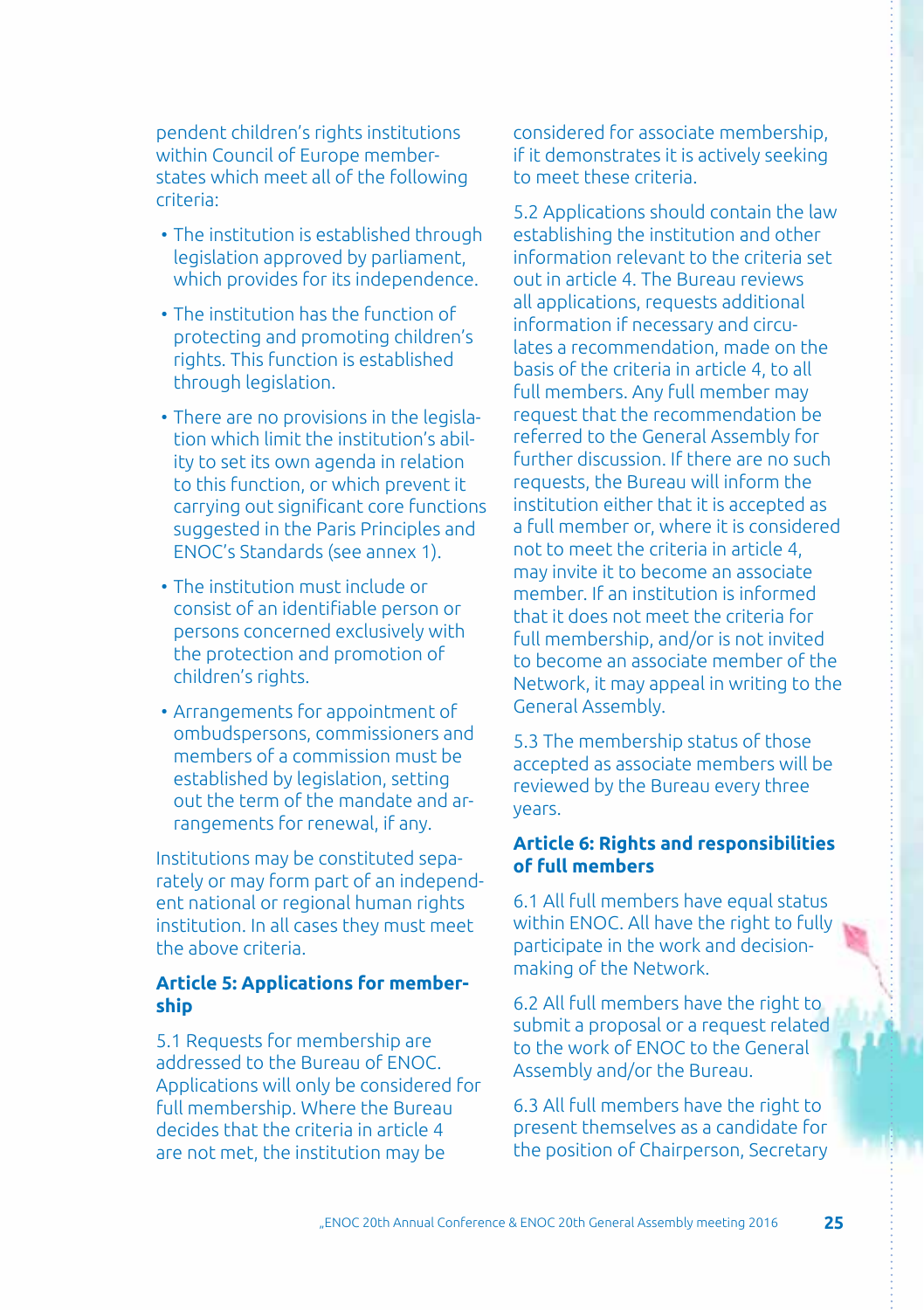or Treasurer of ENOC or to propose another full member as a candidate for these positions.

6.4 All full members of ENOC are expected to attend the annual meeting of the General Assembly.

6.5 All full members undertake to submit an update on their activities for the annual meeting of the General Assembly and to provide updated information as necessary for ENOC's website.

6.6 Full members are expected to promote ENOC and its aims in all appropriate activities. They may only represent ENOC with the prior agreement of the Bureau.

6.7 Full members are required to inform the Bureau immediately of any changes in the legislation establishing the institution or other developments that may affect their fulfillment of the criteria for full membership as set out in Article 4.

### **Article 7: Associate members**

7.1 Associate members may attend ENOC meetings and participate in ENOC activities and information-sharing. At the discretion of the Bureau, certain meetings, parts of meetings or other ENOC activities may be open only to full members.

7.2 Associate members are invited to submit an update on their activities for the annual general meeting of the General Assembly and to provide updated information as necessary for ENOC's website.

#### **Article 8: Resignation and dismissal**

A full or associate member of ENOC can resign at any time by submitting a letter of resignation to the Bureau.

The General Assembly, after having given to the concerned institution the opportunity to be heard, may dismiss:

- a full member, if the institution no longer meets the criteria for full membership set out in article 4;
- a full or associate member, if the institution has brought or may bring ENOC into disrepute;
- a full or associate member if the institution has not attended three consecutive annual meetings;
- a full or associate member, if the institution has not paid fees for 2 consecutive years

### **Article 9: Resources**

To carry out its activities and finance its operations, ENOC is authorised to draw on the following resources:

- Contributions from members, to be determined by the General Assembly;
- Grants, donations or other contributions from governmental, inter- governmental or other philanthropic bodies, subject to approval by the Bureau after consultation with the General Assembly.

#### **Article 10: General assembly**

10.1 The General Assembly consists of all full members and is the highest authority of ENOC.

10.2 The General Assembly holds an annual general meeting. During the annual general meeting, the General Assembly approves the accounts and budget of the association. The General Assembly can decide to establish temporary working groups on specific Network issues.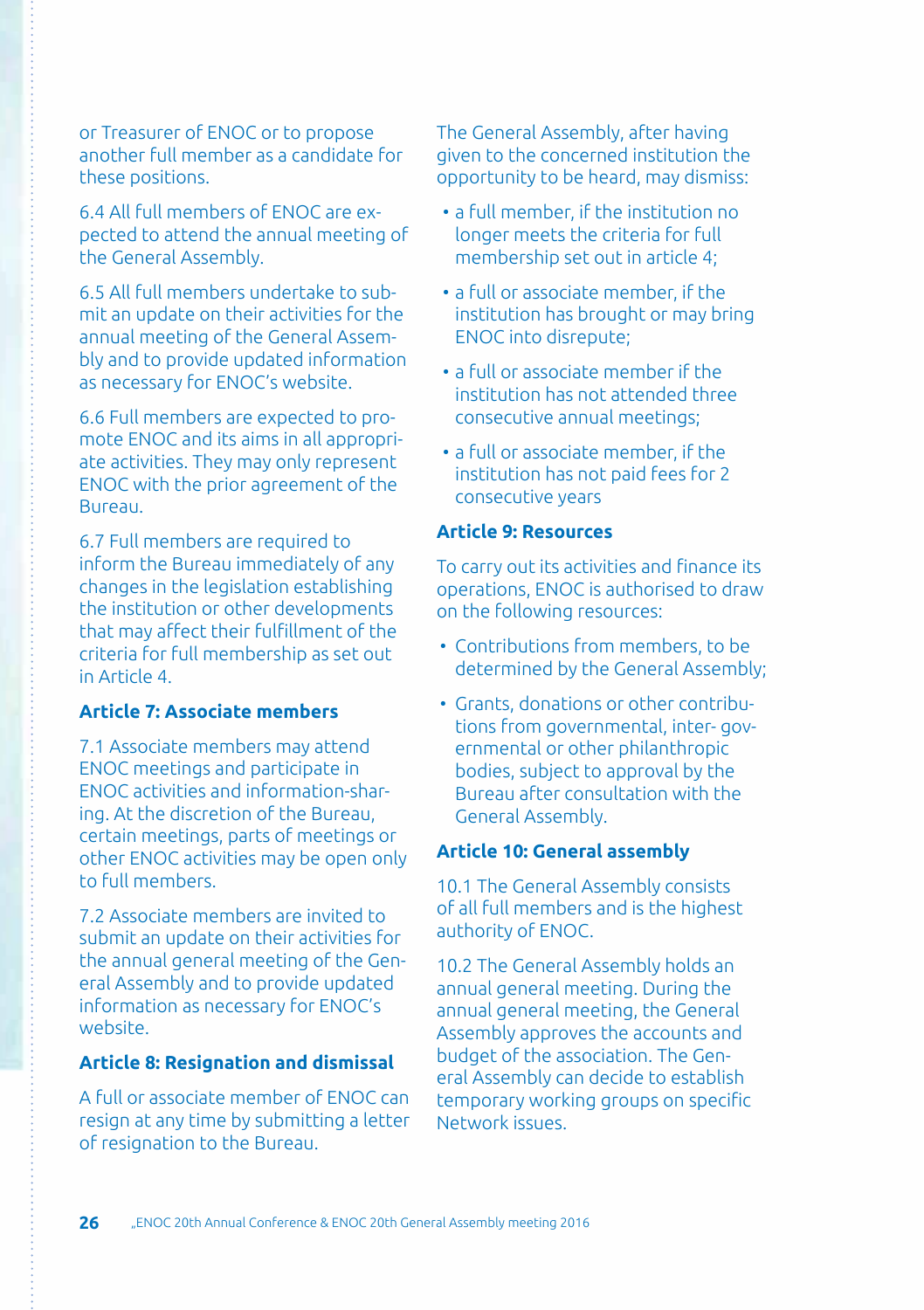10.3 Upon request of two thirds or more of the full members, an additional extraordinary general meeting of the General Assembly may be called.

10.4 At its meetings, the General Assembly follows a decision-making process based on the principle of consensus. No decisions shall be made at a meeting of the General Assembly unless a quorum is present. The quorum is two thirds of the full members of ENOC. In instances when it is not possible to reach a consensus, a vote can be held, requiring a two thirds majority of those full members present and voting. As regards decisions concerning policy statements to be issued by ENOC, dissenting members may always register a reservation.

10.5 The ENOC Statutes can be amended by decision of an annual general meeting or extraordinary general meeting of the General Assembly, on the proposal of any full member.

10.6 If an extraordinary general meeting of the General Assembly decides to dissolve the network, any remaining assets of ENOC shall be transferred to a not-for-profit children's rights organisation to be determined by the meeting.

### **Article 11: Bureau of ENOC**

11.1 ENOC is managed by a five-person Bureau, consisting, as noted in article 3.3, of the current and past Chairperson, the Chairperson-elect, the Secretary and the Treasurer of the Network. Whenever the current chair is unable to carry out his/her function, for whatever reason, the chairperson-elect will take over the function of chairperson.

11.2 The Chairperson-elect, Secretary and Treasurer of ENOC are elected by the General Assembly during its annual

general meeting. The Chairpersonelect is elected for a non-renewable one-year term and begins his/her functions at the beginning of the following annual general meeting of the General Assembly. The Secretary and Treasurer are elected for a one- year term and may be re-elected for a maximum of two further consecutive terms (three years in all). They take up their post immediately following election. Where a member of the Bureau is unable for whatever reason to carry out his/her functions, the Bureau may fill the post until the next annual meeting with a former member of the Bureau.

11.3 Under the leadership of the Chairperson, the Bureau is collectively responsible for:

11.3.1 co-ordinating the Network and keeping full and associate members informed of its work,

11.3.2 Ensuring relations with other relevant bodies and organisations in the field of children's rights on the international level,

11.3.3 Organizing the annual meeting of the General Assembly,

11.3.4 Reviewing and making recommendations to the General Assembly on applications for membership,

11.3.5 Developing strategies to further strengthen ENOC and increase its visibility,

11.3.6 Overseeing the administration of any funds or assets of the Network,

11.3.7 Carrying out any other mandate given by the General Assembly,

11.3.8 The representation of ENOC in cases before the court as either plaintiff or defendant.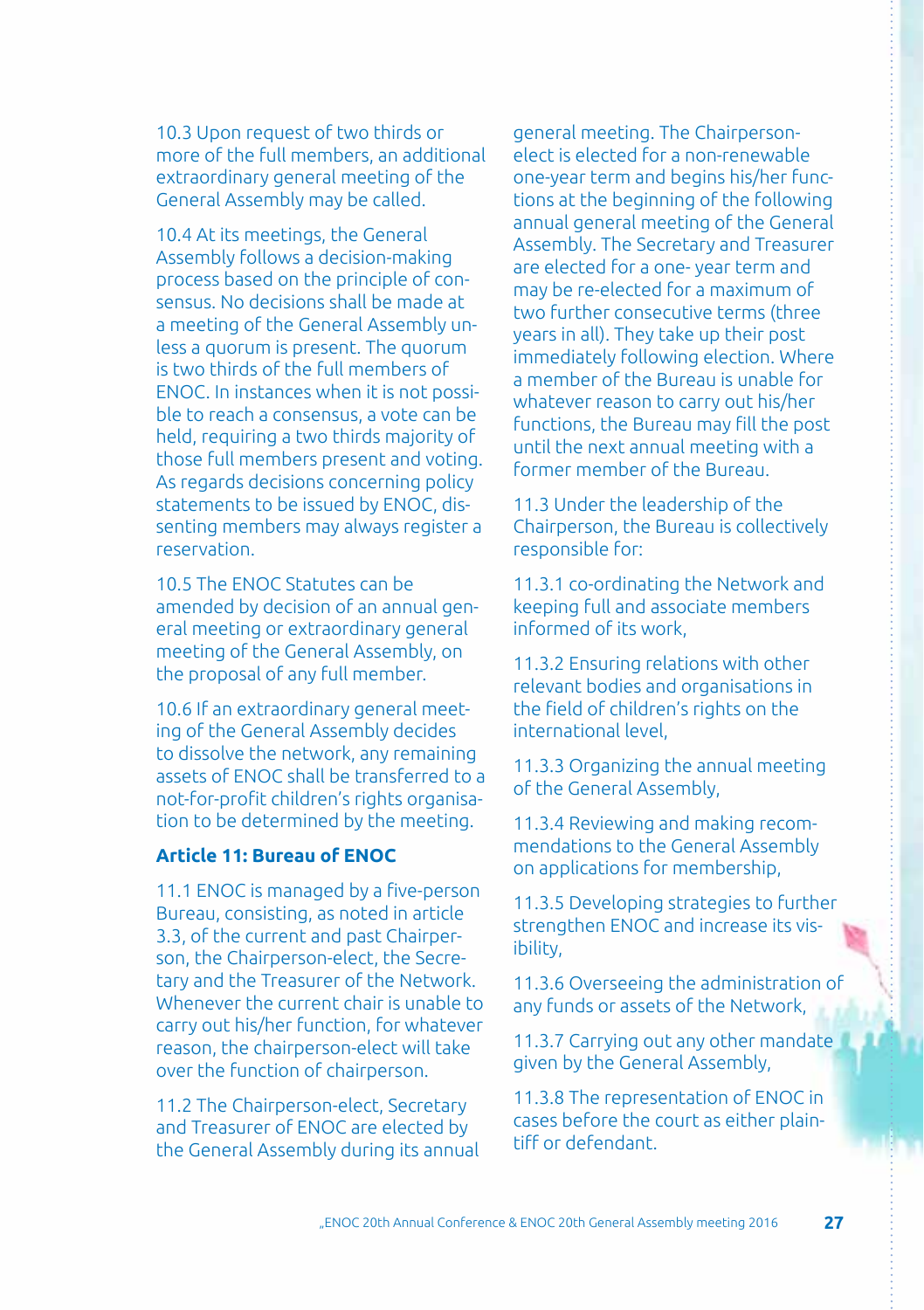### **Article 12: Secretariat**

12.1 The Secretariat is appointed by the Bureau based on criteria set by the General Assembly. The Secretariat is guided by the Bureau.

12.2 Its functions include the following:

12.2.1 facilitating the networking activities of ENOC's full and associate members,

12.2.2 assuring the availability of information about ENOC and ENOC member institutions , including the maintenance of the ENOC website,

12.2.3 daily management of the financial operations of ENOC, including the preparation of regular statements of accounts for the Bureau and annual accounts for the General Assembly, as well as arranging for independent auditing of accounts,

12.2.4 supporting the organisation of the annual general meeting and any extraordinary general meetings and preparing reports on them.

12.2.5 maintaining a register of decisions of the General Assembly and the Bureau.

### **Article 13: Approval of Statutes**

These Statutes were approved by an extraordinary founding general meeting of the General Assembly held for this purpose in Dublin, Ireland on May ... 2006. The Statutes have been subject to amendments by the General Assembly held in Warsaw, Poland on September 15, 2011 and in Nicosia on October 12, 2012.

### **Article 14: Applicable law**

These statues were drafted according to the Alsatian law on associations –

Code Civil Local, art. 21-97 III – which will serve as the reference for any matters not explicitly mentioned in these statutes.

### **ANNEX 1**

### **ENOC's Standards for independent children's rights institutions**

These Standards are aspirational; not all ENOC member-institutions meet all of the Standards. But its members agree that parliaments and governments should be encouraged to review the status of existing institutions in the light of the Standards and to ensure that the design of new institutions conforms with the Standards and with the Convention on the Rights of the Child (CRC).

ENOC believes that in order to be effective in monitoring, promoting and protecting the human rights of children, a human rights institution must conform with the Paris Principles, the CRC and the European Convention on Human Rights. The full text of the Principles is reproduced in Annex A below. The following is an unofficial summary of the key implications of the Principles, relating them, where appropriate, to children's human rights in particular:

### **Competence and responsibilities**

An independent institution set up to monitor, promote and protect the human rights of children must:

- be established by legislation:
- have as broad a mandate as possible in relation to the monitoring, promotion and protection of children's human rights, based on the CRC;
- have the right to provide and to publicise opinions, recommendations,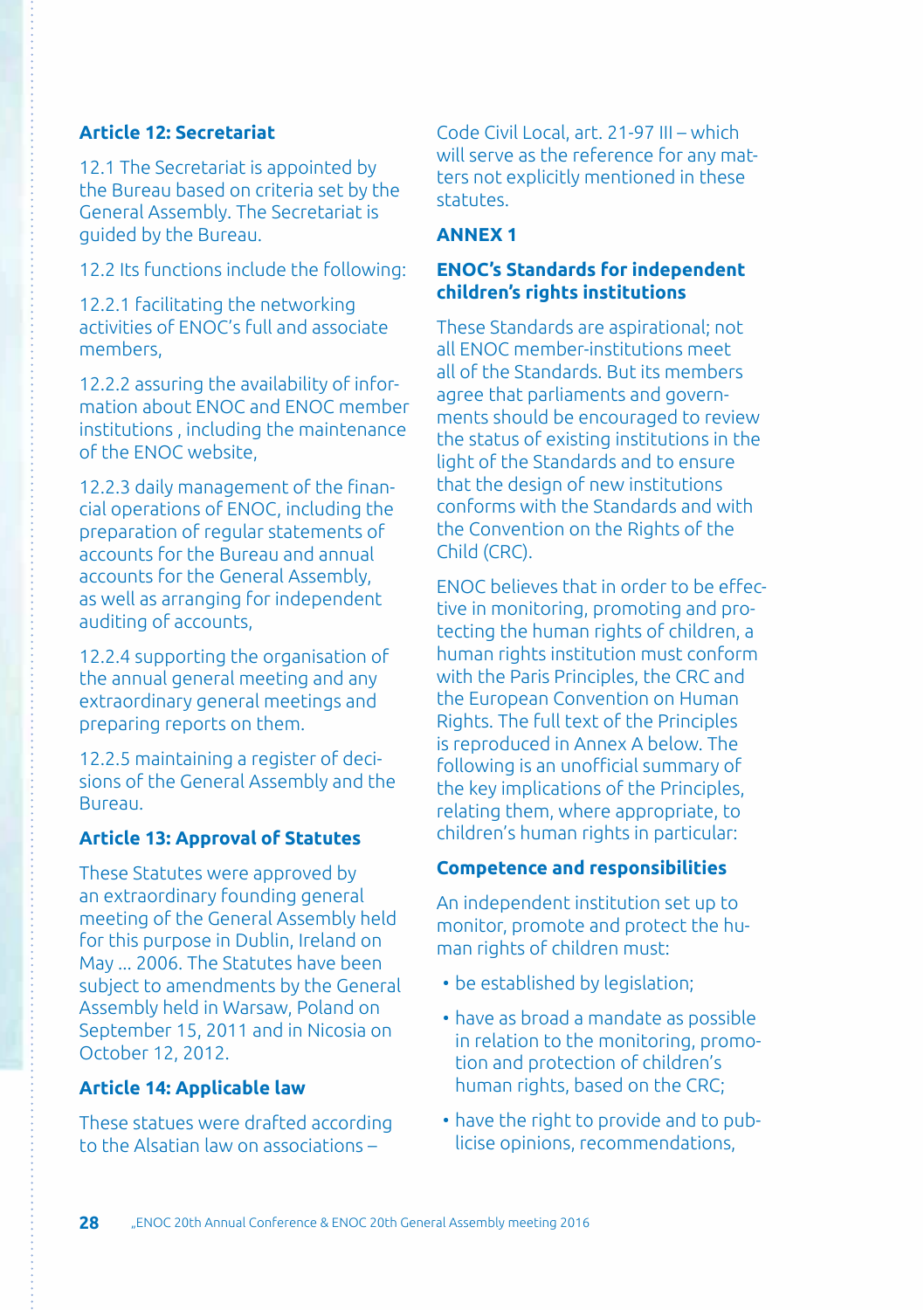proposals and reports on its own initiative or at the request of other authorities on any matter concerned with the promotion and protection of children's human rights, including:

- **o** legislative or administrative provisions and provisions relating to judicial organisation, intended to preserve and extend the protection of human rights. The institution will consider legislation, etc., in force and proposed and when necessary recommend adoption of new legislation, etc., or amendment;
- **o** any violation of children's human rights which it decides to take up;
- **o** preparation of reports on human rights in general, or on more specific matters;
- **o** drawing the attention of the Government/Parliament to violations, making proposals for remedies and when necessary commenting on the position and reaction of Government/ Parliament.
- promote and ensure harmonisation of national legislation with the Convention on the Rights of the Child and all other international human rights instruments relevant to children's rights to which the state is a party, and promote their effective implementation;
- encourage ratification of or accession to any such instruments;
- contribute independently to the monitoring and reporting process under the CRC and other relevant instruments;
- co-operate with the United Nations and with UN and other agencies,

regional institutions and national institutions of other states competent in the promotion and protection of children's rights;

- assist in formulating and executing programmes for the teaching of and research into human rights;
- publicise human rights and efforts to combat all forms of discrimination, in particular racial discrimination, by increasing public awareness, through information, education and making use of the media.

### **Composition, independence**

The institution must have adequate funding to enable it to have its own staff and premises in order to be independent of Government. It must not be subject to financial control which might affect its independence.

Arrangements for appointment of ombudspersons, commissioners and members of a commission must be established by an official act, setting out the duration of the mandate and any arrangements for renewal. The composition and methods of appointment of the institution must be appropriate to enable effective co- operation with, for example, appropriate NGOs and professional organisations, universities, Parliament and Government departments.

### **Methods of operation**

The institution must be able to:

- **o** freely consider any questions falling within its competence, whether submitted by Government or taken up on its own initiative;
- **o** hear any person and obtain any information and any documents necessary for assessing situations falling within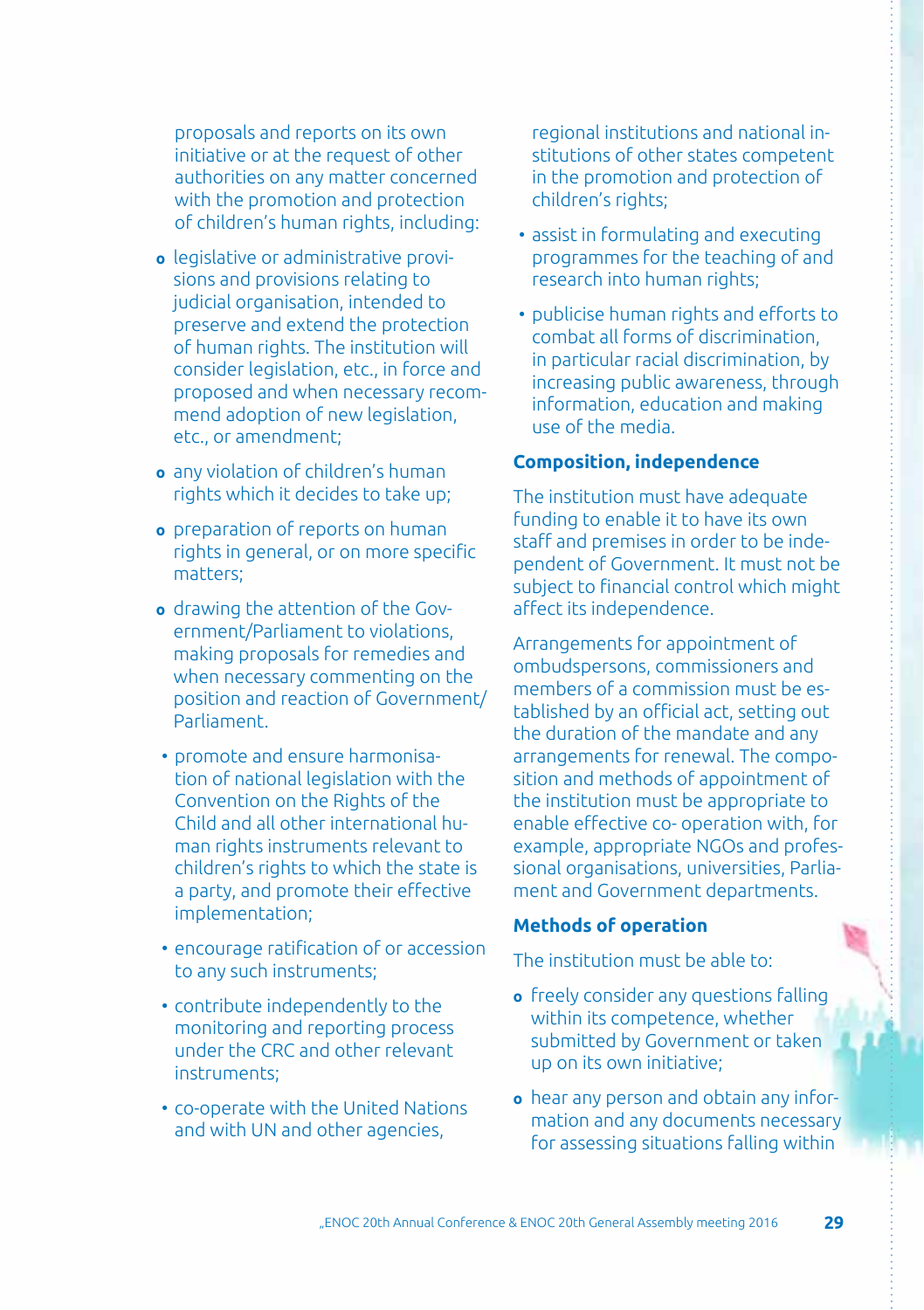#### its competence;

- **o** speak freely to the public, directly or through any media;
- **o** meet regularly and whenever necessary in the presence of all its members duly convened;
- **o** establish working groups and set up local or regional sections to assist it in discharging its functions;
- **o** maintain relationships with other bodies responsible for the promotion and protection of human rights including with a broad range of nongovernmental organisations.

### **Hearing and considering complaints**

Some institutions will be authorised to hear and consider complaints from individuals or groups. If this is the case, additional principles are proposed to base such functions on. Without prejudice to the other principles, the institution may:

- **o** seek an amicable settlement through conciliation, or through binding decision within limits prescribed by law; or, where necessary, on the basis of confidentiality;
- **o** inform the complainant of his rights and of available remedies and promote access to them;
- **o** hear complaints or transmit them to any other competent authority within the limits prescribed by the law;
- **o** make recommendations, in particular for changes in law, regulations and administrative practice which might have remedied the situation complained of.

Designing human rights institutions for children

In addition to conforming, as above, with the Paris Principles, ENOC believes that the design and development of the institution must take full account of the special status of children and the particular difficulties for children in exercising their rights.

The legislation establishing the institution must be linked explicitly to promoting implementation of the Convention on the Rights of the Child - thus covering children's economic, social and cultural rights as well as civil and political rights. Conformity with the Paris Principles requires the institution to consider all other relevant human rights instruments which the state has ratified or acceded to.

The legislation must include provisions setting out specific functions, powers and duties relating to children and their rights, linked to the Convention. "Children" should be defined as in Article 1 of the CRC. For example:

- **o** duties to pay particular regard to the views of children, to take active steps to maintain direct contact with children, organisations of children and organisations established to promote children's rights; and to promote respect for the views of children throughout society;
- **o** the institution must be readily accessible to children and able to respond to any individual communications from children.
- **o** powers to have regard to the situation of children in the family, in schools and in all other institutions;
- **o** powers to consider the promotion and protection of children's rights in relation not only to government but also to private bodies;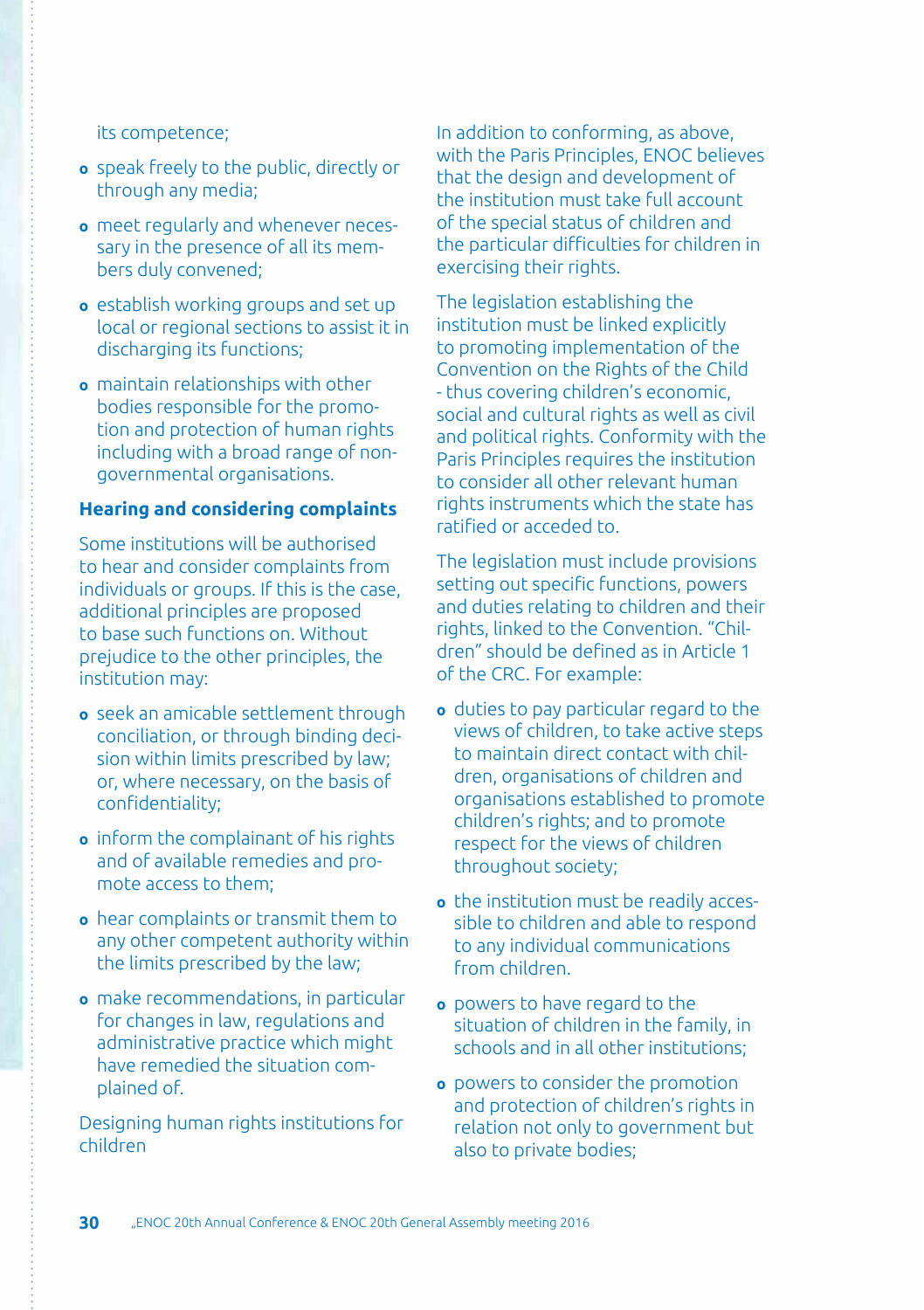- **o** the right to have access to children in all forms of alternative care and all institutions which include children;
- **o** the right to report freely and separately on the state of children's human rights.

The institution must review whether children have access to advice and advocacy and complaints procedures and services, and make appropriate recommendations.

The institution must seek to ensure that children and adults are aware of the principles and provisions of the CRC.

The institution must include or consist of an identifiable person or persons concerned exclusively with the promotion of children's human rights - a Children's Ombudsman, Children's Rights Commissioner or Children's Rights Commission. This should be a person/ people who can bring status and public and political respect to the office. They should have a high public profile and so enhance the status and visibility of children. The institution will need to ensure awareness of its existence and mandate amongst children, using appropriate channels including for example schools, other institutions which accommodate children, youth organisations and media used by children.

The institution needs to have appropriate, multi-disciplinary staffing dedicated to the promotion and protection of children's human rights and a ring-fenced minimum budget to enable it to work effectively.

A transparent procedure for appointments should be established, for example including advertising the appointment publicly and/or establishing an

appointments committee including, eg, children, children's NGOs, governmental representatives, etc.

#### **Responding to complaints from children and their representatives**

If an institution includes in its mandate considering and responding to complaints from children it will need to take account of the particular difficulties for children in making complaints. Complaints procedures designed with adult complainants in mind are most unlikely to be used significantly by children. The institution will need to ensure, for example:

- **o** that its mandate and powers are well and appropriately publicised to children and their representatives throughout the jurisdiction in a form and language they can understand, with special attention to very young children, disabled children, children in difficult circumstances and in all institutions;
- **o** that children have free and easy access to the institution, for example through free telephone lines, e-mail access and local offices;
- **o** that it is able to give advice and refer children to appropriate bodies;
- **o** that there are clear confidentiality policies, explained to children and others before they use the institution's services.

Children themselves should be involved in the design and review of complaints procedures and advice and advocacy systems.